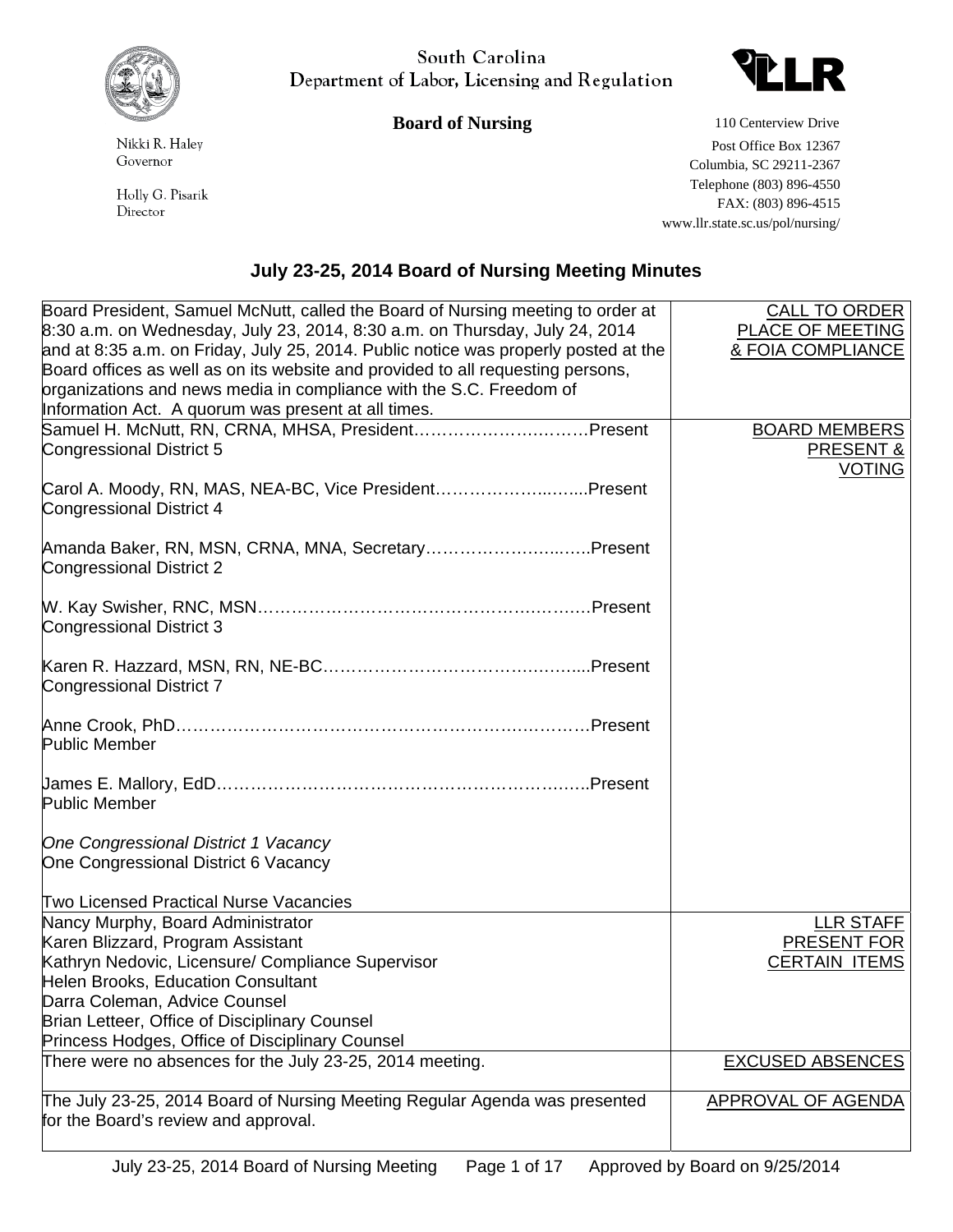|                  | A motion was made by Carol Moody to approve the July 23-25, 2014 Board of<br>Nursing Regular Agenda as presented. Kay Swisher seconded the motion. The                                                          | <b>MOTION</b>                                 |
|------------------|-----------------------------------------------------------------------------------------------------------------------------------------------------------------------------------------------------------------|-----------------------------------------------|
|                  | motion carried unanimously.                                                                                                                                                                                     |                                               |
|                  | The Consent Agenda for the July 23-25, 2014 Board of Nursing Meeting was<br>presented for the Board's review and approval/acceptance as information.                                                            | APPROVAL OF CONSENT<br><u>AGENDA</u>          |
|                  | a) For Information: November 1, 2014 Advanced Practice<br><b>Committee Meeting Minutes</b>                                                                                                                      |                                               |
|                  | b) For Information: NCSBN Good Morning Members May<br>7, 2014                                                                                                                                                   |                                               |
|                  | c) For Information: NCSBN Good Morning Members May<br>21, 2014                                                                                                                                                  |                                               |
|                  | d) For Information: FSMB Telemedicine Policy                                                                                                                                                                    |                                               |
|                  | e) For Information:<br>FSMB Telehealth Policy Draws<br>Concern                                                                                                                                                  |                                               |
| f                | For Information: NCSBN Good Morning Members May<br>28, 2014                                                                                                                                                     |                                               |
|                  | g) For Information: Governor's Prescription Drug Abuse<br><b>Prevention Council Interim Report</b>                                                                                                              |                                               |
|                  | h) For Information: Politico Feature on Telemedicine                                                                                                                                                            |                                               |
| i)               | For Information: NCSBN Good Morning Members June<br>18, 2014                                                                                                                                                    |                                               |
| j)               | For Information: Budget (on table)                                                                                                                                                                              |                                               |
|                  | A motion was made by Kay Swisher to approve the Consent Agenda as                                                                                                                                               |                                               |
|                  | presented. Karen Hazzard seconded the motion. The motion carried unanimously.                                                                                                                                   | <b>MOTION</b>                                 |
|                  | The May 15-16, 2014 Board of Nursing Meeting minutes were presented for the<br>Board's review and approval.                                                                                                     | APPROVAL OF MINUTES                           |
| unanimously.     | A motion was made by Karen Hazzard to approve the May 15-16, 2014 meeting<br>minutes as presented. Kay Swisher seconded the motion. The motion carried                                                          | <b>MOTION</b>                                 |
|                  |                                                                                                                                                                                                                 |                                               |
|                  |                                                                                                                                                                                                                 |                                               |
|                  | Mark Sanders, Chief Investigator for the Office of Investigations and Enforcement<br>(OIE) presented the Investigative Review Committee (IRC) Report with                                                       | <b>OFFICE OF</b><br><b>INVESTIGATIONS AND</b> |
|                  | recommendations from its meetings held since the May 2014 Board meeting. The                                                                                                                                    | <b>ENFORCEMENT (OIE)</b>                      |
| recommendations. | Disciplinary Sanctions Guidelines Matrix is used by the IRC in making these                                                                                                                                     | <b>MOTION</b>                                 |
|                  | A motion was made by Carol Moody to approve (21) cases for Dismissal as<br>recommended by the Investigative Review Committee (IRC). James Mallory<br>seconded the motion. The motion carried unanimously.       | <b>MOTION</b>                                 |
|                  | A motion was made by Anne Crook to approve (1) case for Dismissal with a<br>Cease and Desist as recommended by the Investigative Review Committee (IRC).                                                        |                                               |
|                  | Amanda Baker recommended the motion. The motion carried unanimously.                                                                                                                                            | <b>MOTION</b>                                 |
|                  | A motion was made by Carol Moody to approve (55) cases for Formal Complaint<br>as recommended by the Investigative Review Committee (IRC). Amanda Baker<br>seconded the motion. The motion carried unanimously. | <b>MOTION</b>                                 |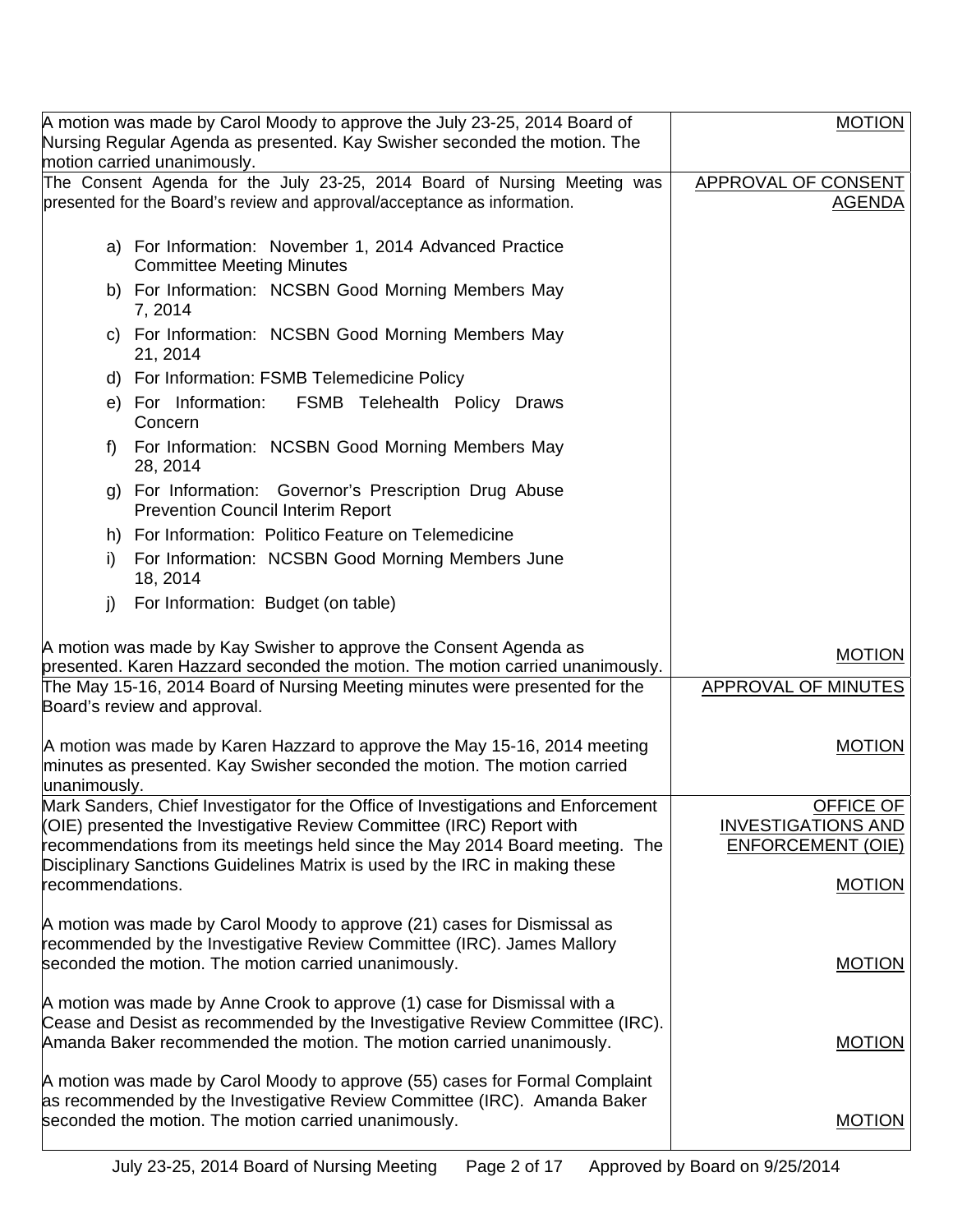| A motion was made by Karen Hazzard to approve (7) cases for dismissal with a<br>letter of caution as recommended by the Investigative Review Committee (IRC).<br>Amanda Baker seconded the motion. The motion carried unanimously.                                                                                                                                                                                                                                                                                                                            |                      |
|---------------------------------------------------------------------------------------------------------------------------------------------------------------------------------------------------------------------------------------------------------------------------------------------------------------------------------------------------------------------------------------------------------------------------------------------------------------------------------------------------------------------------------------------------------------|----------------------|
|                                                                                                                                                                                                                                                                                                                                                                                                                                                                                                                                                               |                      |
| Mr. Sanders stated that the OIE Statistical report for the 2nd quarter will be<br>presented at the September 25 <sup>th</sup> Board meeting. There are currently 208 active<br>investigations as of today.                                                                                                                                                                                                                                                                                                                                                    |                      |
| Respondents appeared before the Board regarding Memoranda of Agreement<br>(MOA) stipulating to violations of the Nurse Practice Act to determine disciplinary<br>actions. The Board also reviewed recommendations from panel hearings.                                                                                                                                                                                                                                                                                                                        | HEARINGS/APPEARANCES |
| In Case # 2013-209, a panel hearing was held on April 8, 2014. The panel hearing<br>recommendations were presented to the Board for review and consideration.<br>Respondent was represented by Monteith P. Todd, Esq.                                                                                                                                                                                                                                                                                                                                         |                      |
| In Case # 2013-209, a motion was made by Anne Crook to accept the panel<br>recommendations to issue a private reprimand and completion of the Legal<br>Aspects and Ethics courses. Carol Moody seconded the motion. The motion<br>carried unanimously.                                                                                                                                                                                                                                                                                                        | <b>MOTION</b>        |
| In Case # 2011-73, a panel hearing was held on March 25, 2014. The panel<br>hearing recommendations were presented to the Board for review and<br>consideration. Respondent did not appear and was not represented by legal<br>counsel.                                                                                                                                                                                                                                                                                                                       |                      |
| In Case 2011-73, a motion was made by Amanda Baker to accept the panel<br>recommendations as follows: respondent must make an appearance before the<br>Board of Nursing before submitting a request for reinstatement. Respondent must<br>also demonstrate successful completion of the following before requesting a<br>Board appearance: evaluation, reenrollment and six months of compliance with<br>RPP; payment of \$500 fine and completion of Legal Aspects and Ethics courses.<br>Karen Hazzard seconded the motion. The motion carried unanimously. | <b>MOTION</b>        |
| In Case # 2011-38, 2011-145, Respondent signed a Memorandum of Agreement<br>(MOA) and waived the right to a panel hearing. Respondent was aware of his/her<br>right to legal counsel and waived that right. Respondent appeared but was not<br>represented by legal counsel.                                                                                                                                                                                                                                                                                  |                      |
| A motion was made by Kay Swisher to go into executive session for the purpose<br>of receiving legal counsel. Carol Moody seconded the motion. The motion carried<br>unanimously.                                                                                                                                                                                                                                                                                                                                                                              | <b>MOTION</b>        |
| A motion was made by Carol Moody to leave executive session. Kay Swisher<br>seconded the motion. The motion carried unanimously. No official actions were<br>taken during executive session.                                                                                                                                                                                                                                                                                                                                                                  | <b>MOTION</b>        |
| In Case # 2011-38, 2011-145, a motion was made by Carol Moody that the<br>respondent is to have a mental evaluation completed by a Board approved<br>practitioner within 45 days and to reappear before the Board at the September<br>meeting with the report. In the event that the respondent does not have this<br>evaluation within 45 days the respondent's license will be temporarily suspended.<br>Should the respondent have any difficulty obtaining this evaluation within 45 days,                                                                | <b>MOTION</b>        |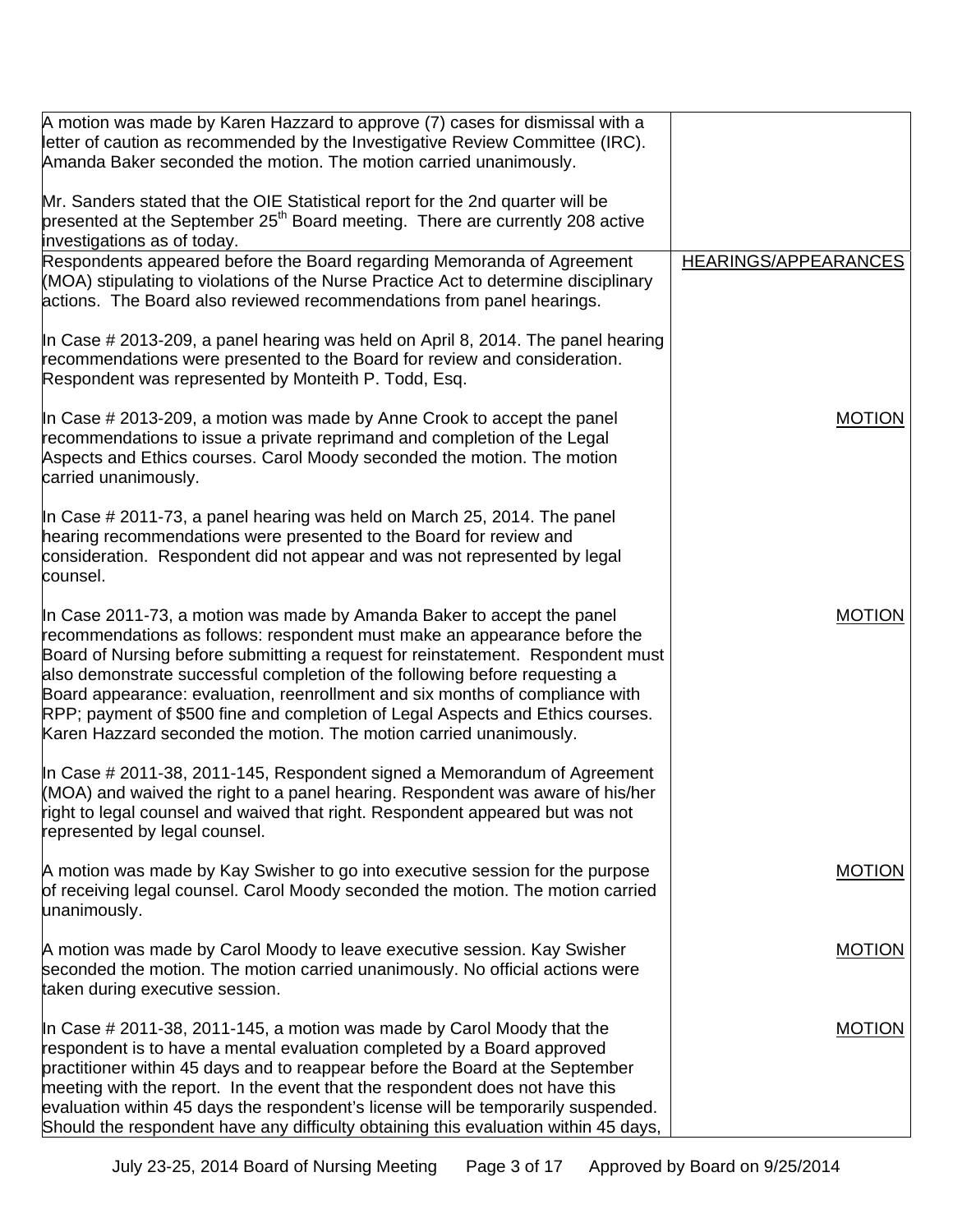| the respondent is to notify the Board Administrator, immediately. Kay Swisher<br>seconded the motion. The motion carried unanimously.                                                                                                                                                                                                                                                                                                                                                                                                |               |
|--------------------------------------------------------------------------------------------------------------------------------------------------------------------------------------------------------------------------------------------------------------------------------------------------------------------------------------------------------------------------------------------------------------------------------------------------------------------------------------------------------------------------------------|---------------|
| In Case # 2011-367, Respondent signed a Memorandum of Agreement (MOA)<br>and waived the right to a panel hearing. Respondent was aware of his/her right to<br>legal counsel and waived that right. Respondent appeared but was not<br>represented by legal counsel.                                                                                                                                                                                                                                                                  |               |
| A motion was made by Kay Swisher to go into executive session for the purpose<br>of receiving legal counsel. Amanda Baker seconded the motion. The motion<br>carried unanimously.                                                                                                                                                                                                                                                                                                                                                    | <b>MOTION</b> |
| A motion was made by Carol Moody to leave executive session. Kay Swisher<br>seconded the motion. The motion carried unanimously. No official actions were<br>taken during executive session.                                                                                                                                                                                                                                                                                                                                         | <b>MOTION</b> |
| In Case # 2011-367, a motion was made by Karen Hazzard to accept the<br>Memorandum of Agreement and issue a non disciplinary letter of caution. Carol<br>Moody seconded the motion. The motion carried unanimously.                                                                                                                                                                                                                                                                                                                  | <b>MOTION</b> |
| In Case # 2011-375, a panel hearing was held on March 25, 2014. The panel<br>hearing recommendations were presented to the Board for review and<br>consideration. Respondent was aware of his/her right to legal counsel and waived<br>that right. Respondent appeared but was not represented by legal counsel.                                                                                                                                                                                                                     |               |
| In Case 2011-375, a motion was made by Amanda Baker to accept the panel<br>recommendations to issue a public reprimand and to require respondent to make<br>an appearance before the board prior to submitting a request for reinstatement.<br>Respondent must demonstrate successful completion of the following before a<br>board appearance: reenrollment and six months compliance with RPP; payment<br>of \$500 fine; and Legal Aspects and Ethics courses. Kay Swisher seconded the<br>motion. The motion carried unanimously. | <b>MOTION</b> |
| In Case # 2013-530, Respondent signed a Memorandum of Agreement (MOA)<br>and waived the right to a panel hearing. Respondent was aware of his/her right to<br>legal counsel and waived that right. Respondent appeared but was not<br>represented by legal counsel.                                                                                                                                                                                                                                                                  |               |
| In Case # 2013-530, a motion was made by Amanda Baker to accept the<br>Memorandum of Agreement with the following stipulations: a public reprimand;<br>one year suspension with stay; one year probation; \$500 civil penalty and Legal<br>Aspects and Ethics courses. The fine and two courses are to be completed within<br>six months.                                                                                                                                                                                            | <b>MOTION</b> |
| A motion was made by Carol Moody to amend the original motion to include<br>continued compliance with RPP. Karen Hazzard seconded the amended motion.<br>The motion carried unanimously.                                                                                                                                                                                                                                                                                                                                             | <b>MOTION</b> |
| In Case # 2013-552, Respondent signed a Memorandum of Agreement (MOA)<br>and waived the right to a panel hearing. Respondent was aware of his/her right to<br>legal counsel and waived that right. Respondent appeared but was not<br>represented by legal counsel.                                                                                                                                                                                                                                                                  |               |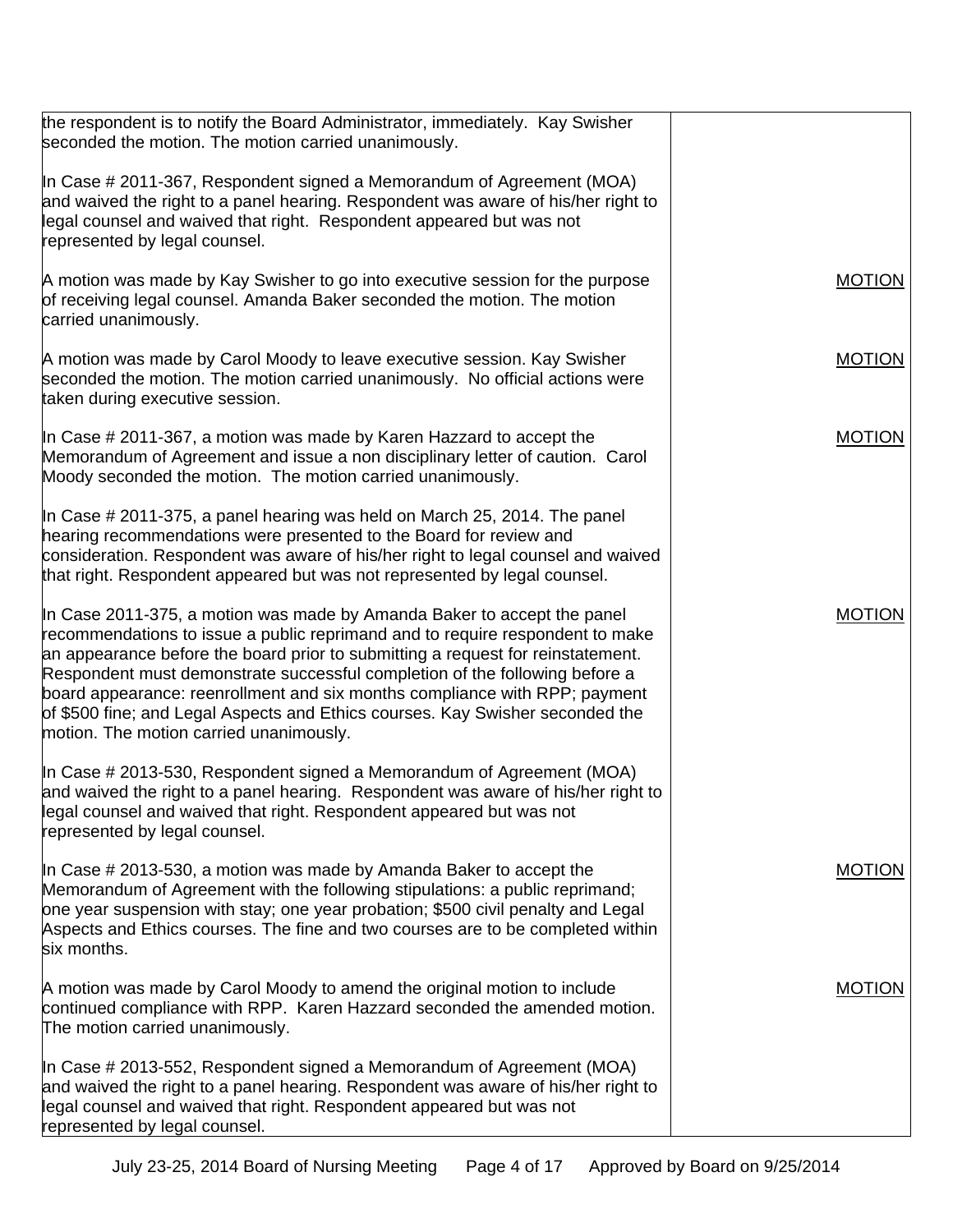| Carol Moody recused herself from the proceedings. A quorum was still present.                                                                                                                                                                                                                                                                                                                                               |               |
|-----------------------------------------------------------------------------------------------------------------------------------------------------------------------------------------------------------------------------------------------------------------------------------------------------------------------------------------------------------------------------------------------------------------------------|---------------|
| A motion was made by Amanda Baker to go into executive session for the<br>purpose of receiving legal counsel. Karen Hazzard seconded the motion. The<br>motion carried unanimously.                                                                                                                                                                                                                                         | <b>MOTION</b> |
| A motion was made by Anne Crook to leave executive session. Karen Hazzard<br>seconded the motion. The motion carried unanimously. No official actions were<br>taken during executive session.                                                                                                                                                                                                                               | <b>MOTION</b> |
| In Case # 2013-552, a motion was made by Amanda Baker to accept the<br>Memorandum of Agreement with the following sanctions: a private reprimand;<br>\$500 civil penalty; Ethics, Legal Aspects, Documentation and Critical Thinking<br>courses to be completed within six months. Karen Hazzard seconded the motion.<br>The motion carried unanimously with the recusal of Carol Moody.                                    | <b>MOTION</b> |
| In Case $\#$ 2013-228, Respondent signed a Memorandum of Agreement (MOA)<br>and waived the right to a panel hearing. Respondent was aware of his/her right to<br>legal counsel and waived that right. Respondent appeared but was not<br>represented by legal counsel.                                                                                                                                                      |               |
| A motion was made by Carol Moody to go into executive session for the purpose<br>of receiving legal counsel. Kay Swisher seconded the motion. The motion carried<br>unanimously.                                                                                                                                                                                                                                            | <b>MOTION</b> |
| A motion was made by Carol Moody to leave executive session. Kay Swisher<br>seconded the motion. The motion carried unanimously. No official actions were<br>taken during executive session.                                                                                                                                                                                                                                | <b>MOTION</b> |
| In Case # 2013-228, a motion was made by Karen Hazzard to accept the<br>Memorandum of Agreement and issue a non-disciplinary letter of caution. Carol<br>Moody seconded the motion. The motion carried unanimously.                                                                                                                                                                                                         | <b>MOTION</b> |
| In Case $\#$ 2013-419, Respondent signed a Memorandum of Agreement (MOA)<br>and waived the right to a panel hearing. Respondent was aware of his/her right to<br>legal counsel and waived that right. Respondent appeared but was not<br>represented by legal counsel.                                                                                                                                                      |               |
| A motion was made by Kay Swisher to go into executive session for the purpose<br>of receiving legal counsel. Carol Moody seconded the motion. The motion<br>carried unanimously.                                                                                                                                                                                                                                            | <b>MOTION</b> |
| A motion was made by Carol Moody to leave executive session. Amanda Baker<br>seconded the motion. The motion carried unanimously. No official actions were<br>taken during executive session.                                                                                                                                                                                                                               | <b>MOTION</b> |
| In Case $\#$ 2013-419, a motion was made by Anne Crook to accept the stipulations<br>of the Memorandum of Agreement with the following sanctions: a private<br>reprimand; a \$1000 Civil Penalty; Documentation, Legal Aspects, Ethics and<br>Critical Thinking courses. The civil penalty and three courses are to be completed<br>within six months. Amanda Baker seconded the motion. The motion carried<br>unanimously. | <b>MOTION</b> |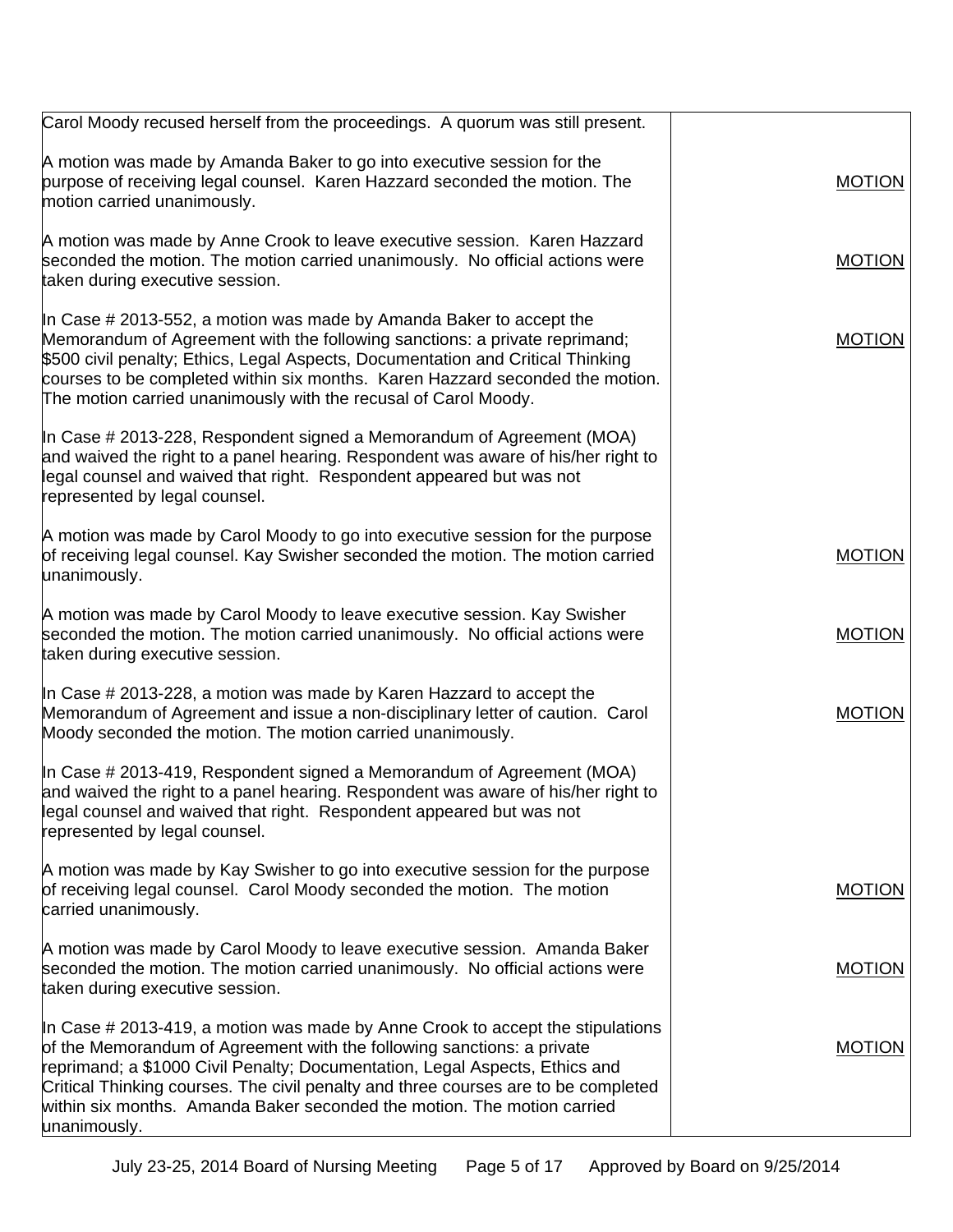| In Case # 2013-314, 2013-457, Respondent signed a Memorandum of Agreement                                                                                                                                                                                                                                                                                                                                                                                                                                                                                                                                              |                                                                          |
|------------------------------------------------------------------------------------------------------------------------------------------------------------------------------------------------------------------------------------------------------------------------------------------------------------------------------------------------------------------------------------------------------------------------------------------------------------------------------------------------------------------------------------------------------------------------------------------------------------------------|--------------------------------------------------------------------------|
| (MOA) and waived the right to a panel hearing. Respondent was aware of his/her<br>right to legal counsel and waived that right. Respondent appeared but was not<br>represented by legal counsel.                                                                                                                                                                                                                                                                                                                                                                                                                       |                                                                          |
| A motion was made by Amanda Baker to go into executive session for the<br>purpose of receiving legal counsel. Kay Swisher seconded the motion. The<br>motion carried unanimously.                                                                                                                                                                                                                                                                                                                                                                                                                                      | <b>MOTION</b>                                                            |
| A motion was made by Karen Hazzard to leave executive session. Carol Moody<br>seconded the motion. The motion carried unanimously. No official actions were<br>taken during executive session.                                                                                                                                                                                                                                                                                                                                                                                                                         | <b>MOTION</b>                                                            |
| In Case # 2013-314, 2013-457, a motion was made by Amanda Baker to accept<br>the Memorandum of Agreement with the following sanctions: maintain suspension<br>previously imposed by the Board; public reprimand; complete the 12 week<br>program at Westview and reenroll with RPP. Respondent may not apply for<br>reinstatement until six months compliance with RPP demonstrated; \$500 civil<br>penalty and Legal Aspects and Ethics courses. The civil penalty and courses are<br>to be completed prior to the reappearance before the Board. Kay Swisher<br>seconded the motion. The motion carried unanimously. | <b>MOTION</b>                                                            |
| In Case # 2012-266, 2012-507, Respondent signed a Memorandum of Agreement<br>(MOA) and waived the right to a panel hearing. Respondent did not appear and<br>was not represented by legal counsel.                                                                                                                                                                                                                                                                                                                                                                                                                     |                                                                          |
| A motion was made by Carol Moody to go into executive session for the purpose<br>of receiving legal counsel. Amanda Baker seconded the motion. The motion<br>carried unanimously.                                                                                                                                                                                                                                                                                                                                                                                                                                      | <b>MOTION</b>                                                            |
| A motion was made by Carol Moody to leave executive session. Amanda Baker<br>seconded the motion. The motion carried unanimously. No official actions were<br>taken during executive session.                                                                                                                                                                                                                                                                                                                                                                                                                          | <b>MOTION</b>                                                            |
| In Case # 2012-266, 2012-507, a motion was made by Amanda Baker to accept<br>the Memorandum of Agreement with continued suspension; a public reprimand;<br>reenrollment with RPP and may not apply for reinstatement until respondent has<br>demonstrated six months compliance; \$2000 fine; Legal Aspects and Ethics<br>courses. All items must be completed prior to reappearance before the Board. Kay<br>Swisher seconded the motion. The motion carried unanimously.                                                                                                                                             | <b>MOTION</b>                                                            |
| Clarification was sought regarding matters when the five year term of the RPP<br>contract has been satisfied, however, all terms/ conditions of the order have not<br>vet been satisfied.                                                                                                                                                                                                                                                                                                                                                                                                                              | $COMPLIANCE -$<br><b>CLARIFICATION OF</b><br><b>DISCIPLINARY PROCESS</b> |
| A motion was made by Anne Crook, that after successfully completing five (5)<br>years with RPP, a return to the Board is not necessary, however, the other Board<br>order terms/ conditions must be completed. Karen Hazzard seconded the motion.<br>The motion carried unanimously.                                                                                                                                                                                                                                                                                                                                   | <b>MOTION</b>                                                            |
| Clarification was also requested regarding whether there should be a prescriptive                                                                                                                                                                                                                                                                                                                                                                                                                                                                                                                                      |                                                                          |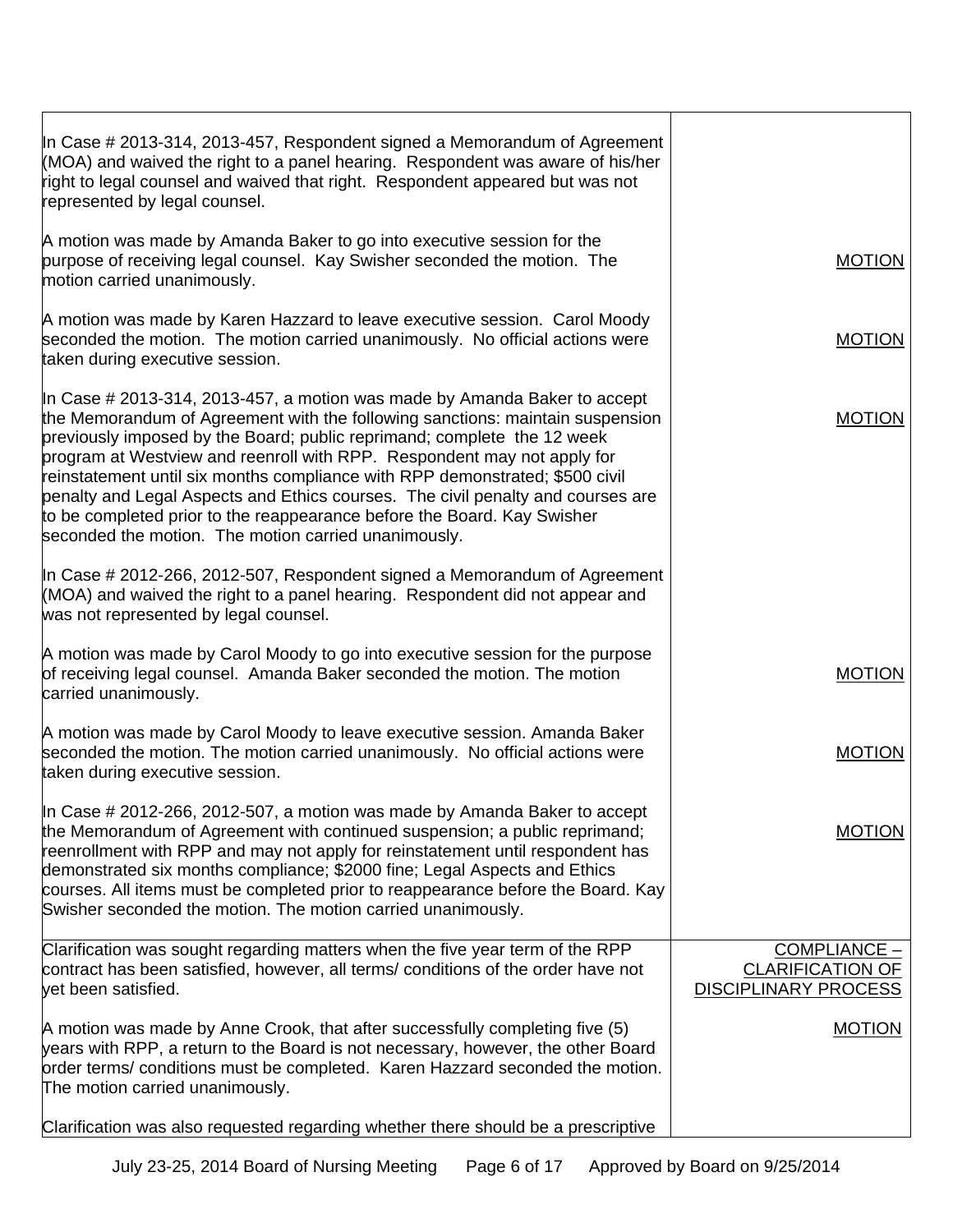| authority restriction for an APRN with narcotic restriction disciplinary matters.                                                                                                                                                                                                                                                                                                                                                                                          |                      |
|----------------------------------------------------------------------------------------------------------------------------------------------------------------------------------------------------------------------------------------------------------------------------------------------------------------------------------------------------------------------------------------------------------------------------------------------------------------------------|----------------------|
| A motion was made by Carol Moody that where appropriate, when disciplining an<br>APRN with prescriptive authority, that consideration be given in the order of how<br>the prescriptive authority is to be addressed. Amanda Baker seconded the<br>motion. The motion carried unanimously.                                                                                                                                                                                  | <b>MOTION</b>        |
| In Case # 2011-253, 2011-56, a panel hearing was held on March 25, 2014. The                                                                                                                                                                                                                                                                                                                                                                                               | HEARINGS/APPEARANCES |
| panel hearing recommendations were presented to the Board for review and<br>consideration. Respondent was aware of his/her right to legal counsel and waived<br>that right. Respondent appeared but was not represented by legal counsel.                                                                                                                                                                                                                                  |                      |
| In Case # 2011-253, 2011-56, a motion was made by Anne Crook to accept the<br>recommendations of the panel: public reprimand, respondent must make an<br>appearance before the Board before submitting a request for reinstatement.<br>Respondent must demonstrate successful completion of the following before a<br>Board appearance: re-enrollment, evaluation and six (6) months of compliance<br>with RPP; payment of \$500 fine and Legal Aspects and Ethics courses | <b>MOTION</b>        |
| In Case # 2012-52, a panel hearing was held on April 23, 2014. The panel hearing<br>recommendations were presented to the Board for review and consideration.<br>Respondent was aware of his/her right to legal counsel and waived that right.<br>Respondent appeared but was not represented by legal counsel.                                                                                                                                                            |                      |
| In Case 2012-52, a motion was made by Amanda Baker to accept the panel<br>recommendations of a public reprimand and revocation of license. Kay Swisher<br>seconded the motion. The motion carried unanimously.                                                                                                                                                                                                                                                             | <b>MOTION</b>        |
| In Case # 2011-386, a panel hearing was held on March 25, 2014. The panel<br>hearing recommendations were presented to the Board for review and<br>consideration. Respondent was aware of her right to legal counsel and waived<br>that right. Respondent appeared but was not represented by legal counsel.                                                                                                                                                               |                      |
| A motion was made by Kay Swisher to go into executive session for the purpose<br>of receiving legal counsel. Karen Hazzard seconded the motion. The motion<br>carried unanimously.                                                                                                                                                                                                                                                                                         | <b>MOTION</b>        |
| A motion was made by Anne Crook to leave executive session. Kay Swisher<br>seconded the motion. The motion carried unanimously. No official actions were<br>taken during executive session.                                                                                                                                                                                                                                                                                | <b>MOTION</b>        |
| In Case # 2011-386, a motion was made by Anne Crook to accept the panel<br>recommendation to issue a letter of caution. Kay Swisher seconded the motion.<br>The motion carried unanimously.                                                                                                                                                                                                                                                                                | <b>MOTION</b>        |
| In Case # 2010-203, 2012-92, a panel hearing was held on April 8, 2014. The<br>panel hearing recommendations were presented to the Board for review and<br>consideration. Respondent was aware of her right to legal counsel and waived<br>that right. Respondent appeared but was not represented by legal counsel.                                                                                                                                                       |                      |
| In Case 2010-203, 2012-92, a motion was made by Anne Crook to accept the<br>panel recommendations: public reprimand, respondent is to reenroll with RPP<br>and comply for six months; a \$500 fine; Legal Aspects and Ethics courses and                                                                                                                                                                                                                                   | <b>MOTION</b>        |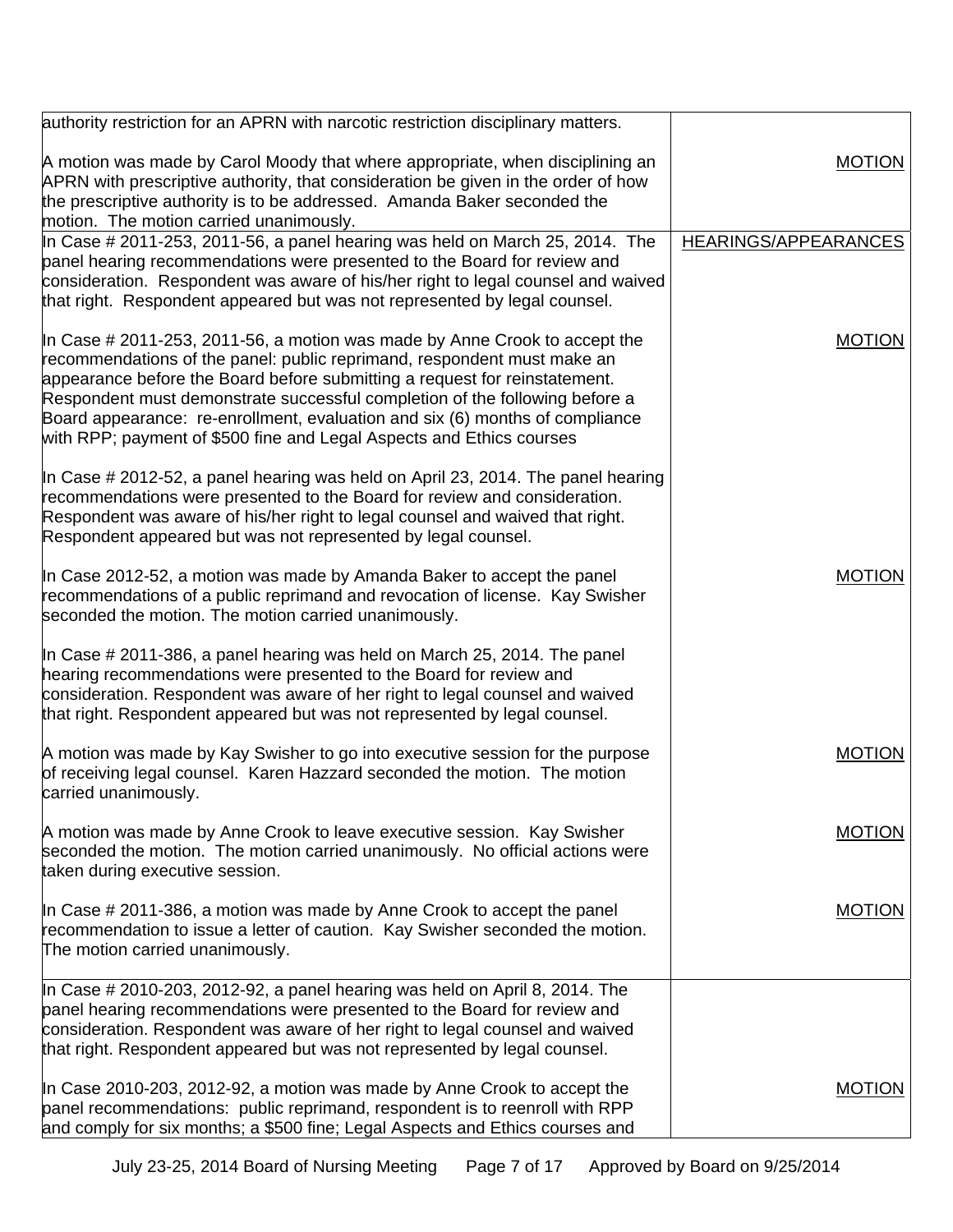| respondent must appear before the board to reinstatement. Amanda Baker<br>seconded the motion. The motion carried unanimously.                                                                                                                                                                                                                                                                                                |               |
|-------------------------------------------------------------------------------------------------------------------------------------------------------------------------------------------------------------------------------------------------------------------------------------------------------------------------------------------------------------------------------------------------------------------------------|---------------|
| In Case # 2011-252, 2012-400, a panel hearing was held on April 23, 2014. The<br>panel hearing recommendations were presented to the Board for review and<br>consideration. Respondent was aware of his/her right to legal counsel and waived<br>that right. Respondent appeared but was not represented by legal counsel.                                                                                                    |               |
| In Case 2011-252, 2012-400, a motion was made by Kay Swisher to accept the<br>panel recommendations: public reprimand and revocation of license. Amanda<br>Baker seconded the motion. The motion carried unanimously.                                                                                                                                                                                                         | <b>MOTION</b> |
| In Case # 2012-405, a panel hearing was held on July 23, 2014. The panel<br>hearing recommendations were presented to the Board for review and<br>consideration. Respondent was aware of his/her right to legal counsel and waived<br>that right. Respondent appeared but was not represented by legal counsel.                                                                                                               |               |
| In Case # 2012-405, a motion was made by Anne Crooke to accept the panel<br>recommendations: public reprimand; \$2000 civil penalty; and permanent<br>revocation of license. Amanda Baker seconded the motion. The motion carried<br>unanimously.                                                                                                                                                                             | <b>MOTION</b> |
| In Case # 2009-257, 2010-127, a panel hearing was held on March 25, 2014. The<br>panel hearing recommendations were presented to the Board for review and<br>consideration. Respondent was aware of his/her right to legal counsel and waived<br>that right. Respondent appeared but was not represented by legal counsel.                                                                                                    |               |
| In Case # 2009-257, 2010-127, a motion was made by Karen Hazzard to accept<br>the panel recommendation: revocation of license. Kay Swisher seconded the<br>motion. The motion carried unanimously.                                                                                                                                                                                                                            | <b>MOTION</b> |
| In Case # 2013-27, a panel hearing was held on May 28, 2014. The panel hearing<br>recommendations were presented to the Board for review and consideration.<br>Respondent was aware of his/her right to legal counsel and waived that right.<br>Respondent appeared but was not represented by legal counsel.                                                                                                                 |               |
| Carol Moody recused herself from the proceedings. A quorum was still present.                                                                                                                                                                                                                                                                                                                                                 |               |
| In Case # 2013-27, a motion was made by Amanda Baker to accept the panel<br>recommendations: RPP evaluation, suspended indefinitely until such a time as<br>enrolled and actively participating in RPP. Respondent must petition the Board to<br>lift the suspension. Narcotics restriction after suspension lifted. Karen Hazzard<br>seconded the motion. The motion carried unanimously with the recusal of Carol<br>Moody. | <b>MOTION</b> |
| In Case # 2011-457, a panel hearing was held on May 28, 2014. The panel<br>hearing recommendations were presented to the Board for review and<br>consideration. Respondent was aware of his/her right to legal counsel and waived<br>that right. Respondent appeared but was not represented by legal counsel.                                                                                                                |               |
| Carol Moody recused herself from the proceedings. A quorum was still present.                                                                                                                                                                                                                                                                                                                                                 |               |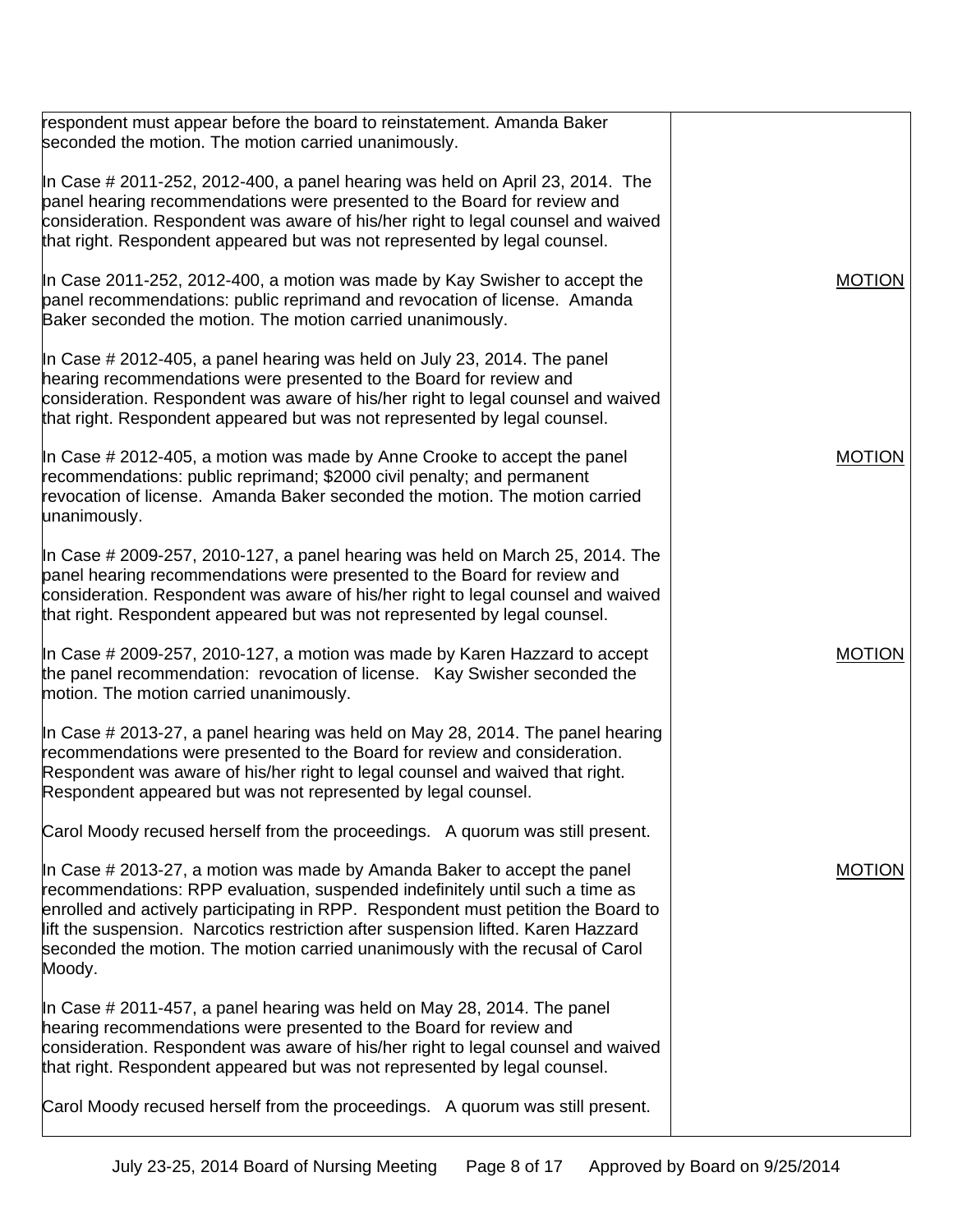| In Case # 2011-457, a motion was made by Kay Swisher to accept the panel<br>recommendations: public reprimand, respondent must also satisfy the following<br>conditions prior to requesting an appearance before the Board of Nursing for<br>possible reinstatement of lapsed license: submit to intake and re-evaluation by<br>RPP, re-enrollment with RPP if indicated and period of compliance of a minimum<br>of one (1) year prior to requesting an appearance before the Board and<br>completion of a Legal Aspects and Ethics course. Amanda Baker seconded the<br>motion. The motion carried unanimously with the recusal of Carol Moody. | <b>MOTION</b>                                                                                                                                                         |
|---------------------------------------------------------------------------------------------------------------------------------------------------------------------------------------------------------------------------------------------------------------------------------------------------------------------------------------------------------------------------------------------------------------------------------------------------------------------------------------------------------------------------------------------------------------------------------------------------------------------------------------------------|-----------------------------------------------------------------------------------------------------------------------------------------------------------------------|
| A motion was made by James Mallory to adjourn the meeting on July 23, 2014 at<br>2:41 p.m. Amanda Baker seconded the motion. The motion carried unanimously.                                                                                                                                                                                                                                                                                                                                                                                                                                                                                      | <b>MOTION TO ADJOURN</b>                                                                                                                                              |
| Thursday, July 24, 2014                                                                                                                                                                                                                                                                                                                                                                                                                                                                                                                                                                                                                           |                                                                                                                                                                       |
| At its April 15, 2014 meeting, the Advisory Committee on Nursing (ACON) voted<br>to forward the Southeastern Community College, Whiteville, NC Request for Out-<br>of-State Nursing Programs (Registered and Practical) to Conduct Clinical<br>Experiences to the Board for consideration requesting an update/amendment to<br>the January 15, 2014 document as follows:                                                                                                                                                                                                                                                                          | <b>SOUTHEASTERN</b><br><b>COMMUNITY COLLEGE --</b><br><b>REQUEST FOR OUT OF</b><br><b>STATE NURSING</b><br><b>PROGRAMS (ADN AND PN)</b><br><b>TO CONDUCT CLINICAL</b> |
| Reflect the educational preparation of the nursing faculty teaching<br>didactic and clinical courses<br>Provide a letter of support from the McLeod CNO with specificity<br>regarding the clinical experiences.                                                                                                                                                                                                                                                                                                                                                                                                                                   | <b>EXPERIENCES IN SC</b>                                                                                                                                              |
| The ACON also forwarded concerns regarding the saturation of SC clinical<br>facilities for nursing program clinical experiences.                                                                                                                                                                                                                                                                                                                                                                                                                                                                                                                  |                                                                                                                                                                       |
| Hope S. Tyson, Nursing Faculty and J. Penny Horne, Nursing Faculty, Associate<br>Degree (ADN) and Practical Nursing (PN) Programs, Southeastern Community<br>College, Whiteville, North Carolina, appeared before the Board to request its<br>approval to conduct clinical nursing experiences in South Carolina. The packet of<br>materials submitted by Southeastern Community College was provided for the<br>Board's review.                                                                                                                                                                                                                  |                                                                                                                                                                       |
| Discussion included but was not limited to Regulations 91-6, 91-11 and 91-12,<br>previous and current clinical relationship with McLeod, plans for clinical<br>experiences, utilization of preceptors, student/faculty ratios in the clinical setting,<br>the educational progression and the educational preparation of the nursing faculty.                                                                                                                                                                                                                                                                                                     |                                                                                                                                                                       |
| A motion was made by Carol Moody to accept the Southeastern Community<br>College proposal presented and their request for out-of-state practicum<br>experience at Dillon. Kay Swisher seconded the motion. The motion carried<br>unanimously.                                                                                                                                                                                                                                                                                                                                                                                                     | <b>MOTION</b>                                                                                                                                                         |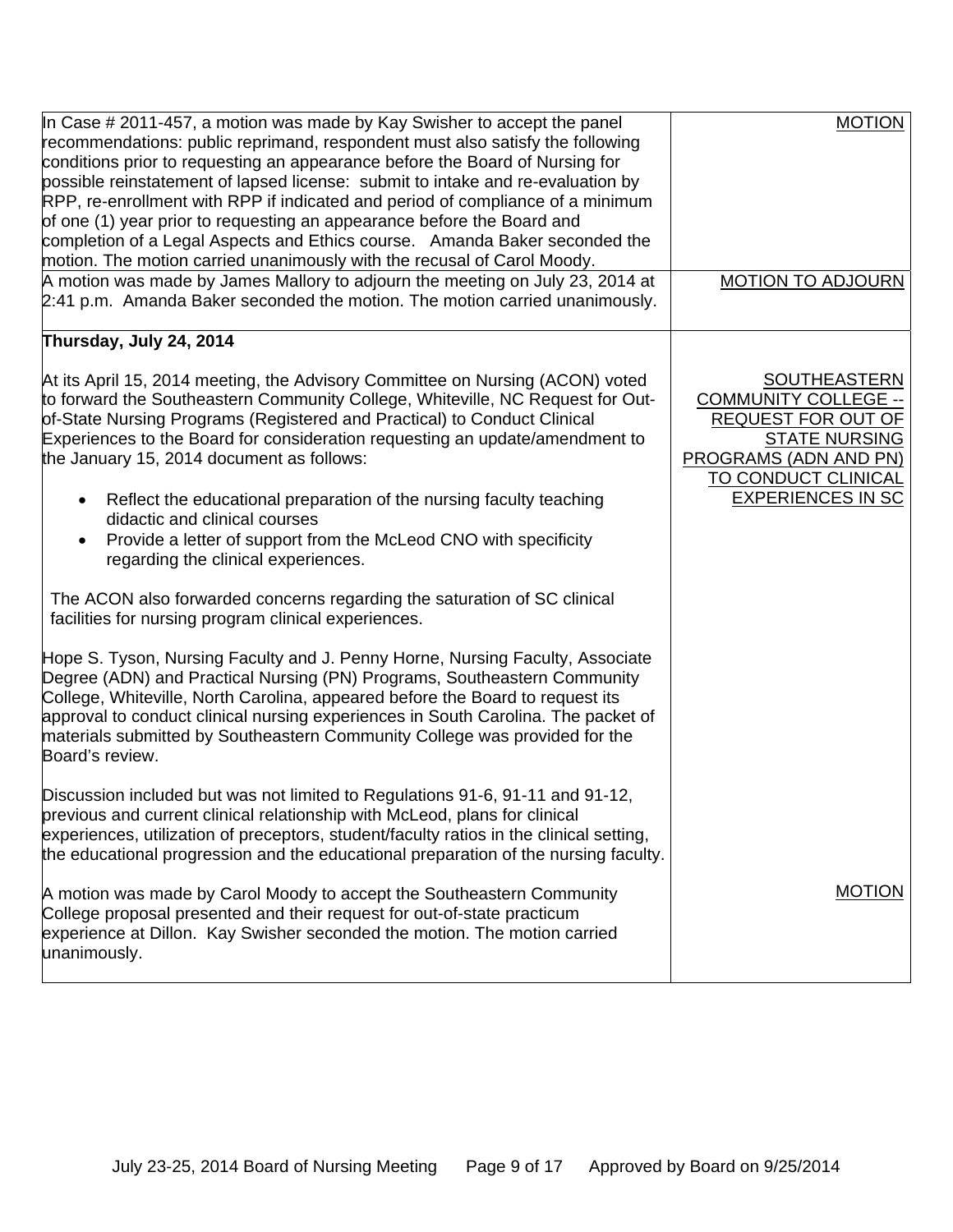| Dr. David Shane Sherbondy and Elizabeth W. Shack, APRN, appeared before the<br>Board to request approval for Dr. Sherbondy to supervise more than three APRNs<br>in his office setting.                                                                                                                                                                                                                                                                                                                                        | <b>REQUEST TO SUPERVISE</b><br><b>MORE THAN THREE</b><br><b>APRNS - DR SHANE</b> |
|--------------------------------------------------------------------------------------------------------------------------------------------------------------------------------------------------------------------------------------------------------------------------------------------------------------------------------------------------------------------------------------------------------------------------------------------------------------------------------------------------------------------------------|----------------------------------------------------------------------------------|
| Discussion included but was not limited to the psychiatric duties the APRN's                                                                                                                                                                                                                                                                                                                                                                                                                                                   | <b>SHERBONDY</b>                                                                 |
| would be performing; the distance between the APRN and physician being only<br>feet away from each other in the office setting and the possibility there would be<br>up to four APRN's working at one time.                                                                                                                                                                                                                                                                                                                    |                                                                                  |
| A motion was made by Anne Crook to grant exception for Dr. Sherbondy to<br>supervise four APRN's in his office setting. Kay Swisher seconded the motion.<br>The motion carried unanimously.                                                                                                                                                                                                                                                                                                                                    | <b>MOTION</b>                                                                    |
| Nancy Murphy clarified for the record that Dr. Sherbondy currently supervises<br>Donna Ambrose, Tammy Gainey and Lavenia Wilkes.                                                                                                                                                                                                                                                                                                                                                                                               |                                                                                  |
| Note: If approved by the Board of Nursing, the request must also be reviewed by<br>the Board of Medical Examiners. (§40-33-20 (52) ". When application is made for<br>more than three NP's, CNM's, or CNS's to practice with one physician, or when a NP,<br>CNM, or CNS is performing delegated medical acts in a practice site greater than forty-five<br>miles from the physician, the Board of Nursing and Board of Medical Examiners shall each<br>review the application to determine if adequate supervision exists."). |                                                                                  |
| At its May 2, 2014 meeting, the Advanced Practice Committee (APC) reviewed<br>the Position Statement - Recommended Age Parameters for the APRN Practicing                                                                                                                                                                                                                                                                                                                                                                      | POSITION STATEMENT-<br>RECOMMENDED AGE                                           |
| in South Carolina and voted to forward the revisions to the Board for approval.                                                                                                                                                                                                                                                                                                                                                                                                                                                | <b>PARAMETERS FOR THE</b><br><b>APRN PRACTICING IN</b>                           |
| Angela Reeves, APC Chair, presented the revisions for the Position Statement --<br>Recommended Age Parameters for the APRN Practicing in South Carolina as<br>recommended by the APC.                                                                                                                                                                                                                                                                                                                                          | <b>SOUTH CAROLINA</b>                                                            |
| A motion was made by Carol Moody to accept the Position Statement --<br>Recommended Age Parameters for the APRN Practicing in South Carolina as<br>presented. Amanda Baker seconded the motion. The motion carried<br>unanimously.                                                                                                                                                                                                                                                                                             | <b>MOTION</b>                                                                    |
| At its May 2, 2014 meeting, the Advanced Practice Committee (APC) reviewed<br>Board Approved Advanced Practice Certifications and voted to forward the<br>presented listing to the Board for approval.                                                                                                                                                                                                                                                                                                                         | <b>BOARD APPROVED</b><br><b>ADVANCED PRACTICE</b><br><b>CERTIFICATION</b>        |
| Angela Reeves, APC Chair, presented the listing for the Board Approved<br>Advanced Practice Certifications as recommended by the APC.                                                                                                                                                                                                                                                                                                                                                                                          | <b>ORGANIZATIONS</b>                                                             |
| Discussion included but was not limited to the consensus model and exam<br>changes geared towards the APRN credential scope of practice,.                                                                                                                                                                                                                                                                                                                                                                                      | <b>MOTION</b>                                                                    |
| A motion was made by Kay Swisher to approve the Board Approved Advanced<br>Practice Certifications listing as presented. Amanda Baker seconded the motion.                                                                                                                                                                                                                                                                                                                                                                     |                                                                                  |
| The motion carried unanimously.                                                                                                                                                                                                                                                                                                                                                                                                                                                                                                |                                                                                  |
| At its May 2, 2014 meeting, the Advanced Practice Committee (APC) voted to<br>forward a proposed new advisory opinion - Is it within the role and scope of                                                                                                                                                                                                                                                                                                                                                                     | <u>ADVISORY OPINION - IS IT</u><br>WITHIN THE ROLE AND                           |
| practice for APRNs to admit patients to the hospital?, to the Board for approval.                                                                                                                                                                                                                                                                                                                                                                                                                                              | <b>SCOPE OF PRACTICE FOR</b><br><b>APRNS TO ADMIT</b>                            |
| Angela Reeves, APC Chair, presented the proposed new advisory opinion - Is it<br>within the role and scope of practice for APRNs to admit patients to the hospital?                                                                                                                                                                                                                                                                                                                                                            | PATIENTS TO THE<br>HOSPITAL?                                                     |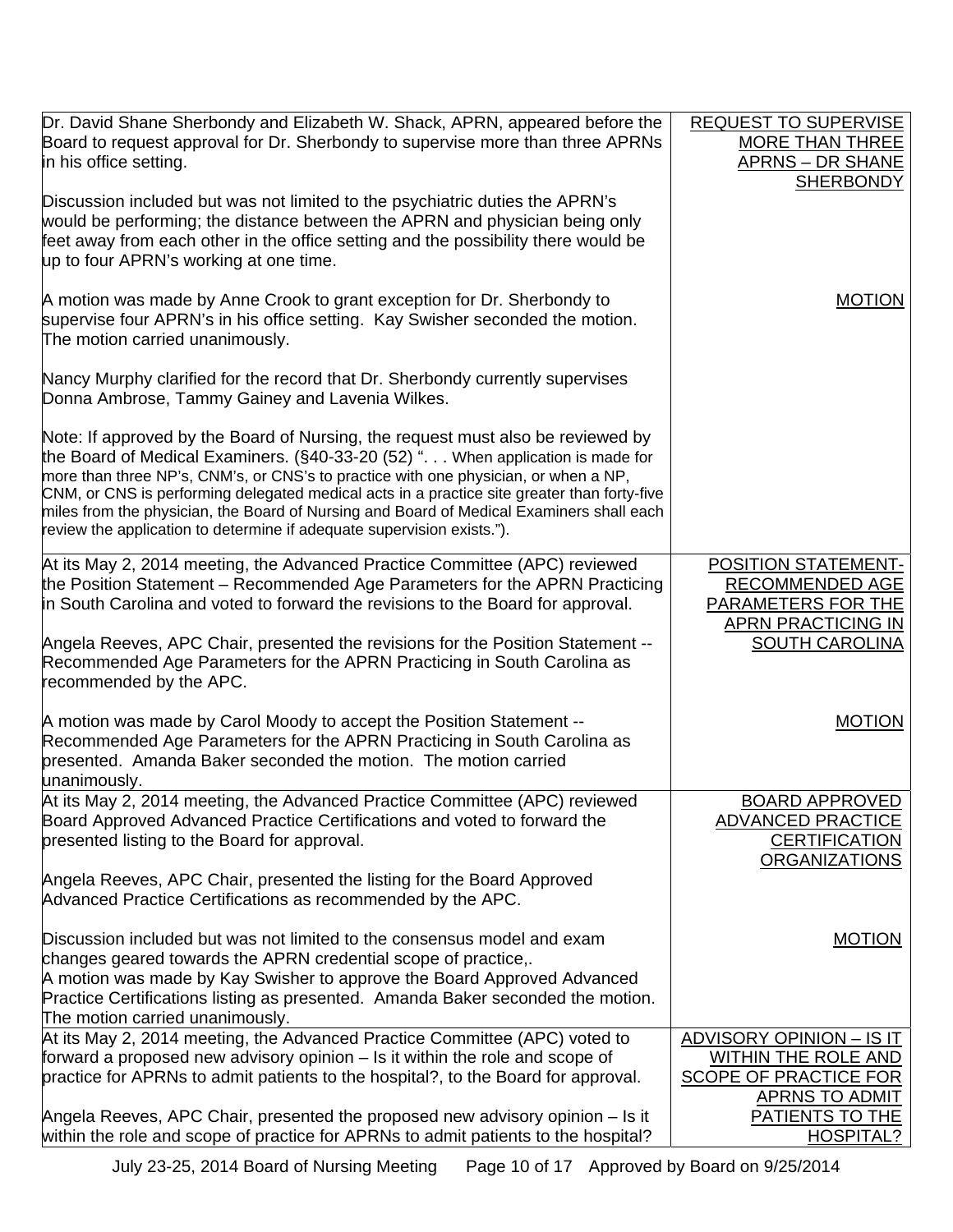| Discussion included but was not limited to data gathered from hospitals across the<br>state and included with the protocols set forth by the preceptor that the APN is<br>working under.                                                                                                                                                                                                                                                                                                                                       |                                                                                 |
|--------------------------------------------------------------------------------------------------------------------------------------------------------------------------------------------------------------------------------------------------------------------------------------------------------------------------------------------------------------------------------------------------------------------------------------------------------------------------------------------------------------------------------|---------------------------------------------------------------------------------|
| A motion was made by Carol Moody to accept the proposed new advisory opinion<br>$\vdash$ Is it within the role and scope of practice for APRNs to admit patients to the<br>hospital, as presented. Karen Hazzard seconded the motion. The motion carried<br>unanimously.                                                                                                                                                                                                                                                       | <b>MOTION</b>                                                                   |
| Samuel McNutt and Darra Coleman shared information from the Governor's<br>Prescription Drug Abuse Prevention Council Interim Report (included for<br>information with the consent agenda items).                                                                                                                                                                                                                                                                                                                               | <b>PRESIDENT'S REPORT -</b><br>PRESCRIPTION DRUG<br><b>ABUSE</b>                |
| Rachel Mills, Clinical Liaison, Karen Tipton, Psychiatric Clinical Nurse Specialist,<br>and John Taylor, MD, appeared before the Board to request a waiver of the 45<br>mile restriction for physician supervision of an APRN.                                                                                                                                                                                                                                                                                                 | <b>REQUEST FOR WAIVER OF</b><br><b>MILEAGE RESTRICTION</b><br><b>LIFESOURCE</b> |
| Discussion included but was not limited to the county the ARPN would be<br>temporarily covering for LifeSource until a qualified candidate could be found<br>locally, the duties the APRN would be performing, the distance between the<br>ARRN and the physician possibly being up to 100 miles and the availability of the<br>physician to the APRN during patient care.                                                                                                                                                     |                                                                                 |
| A motion was made by Amanda Baker to grant the request for waiver of the forty-<br>five mile mileage restriction. Kay Swisher seconded the motion. The motion<br>carried unanimously.                                                                                                                                                                                                                                                                                                                                          | <b>MOTION</b>                                                                   |
| Note: If approved by the Board of Nursing, the request must also be reviewed by<br>the Board of Medical Examiners. (§40-33-20 (52) ". When application is made for<br>more than three NP's, CNM's, or CNS's to practice with one physician, or when a NP,<br>CNM, or CNS is performing delegated medical acts in a practice site greater than forty-five<br>miles from the physician, the Board of Nursing and Board of Medical Examiners shall each<br>review the application to determine if adequate supervision exists."). |                                                                                 |
| At its May 2009 meeting, the Board of Nursing voted to grant full approval to the<br>Denmark Technical College (DTC) Practical Nursing Program for five years<br>(based on the February 2009 survey report).                                                                                                                                                                                                                                                                                                                   | <b>DENMARK TEHCNICAL</b><br>COLLEGE -- REQUEST<br><b>FOR CONTINUED</b>          |
| Cathryn Truitt, Dean of Nursing, Denmark Technical College appeared before the<br>Board regarding the continued full approval of their practical nursing program.<br>The board was provided with a copy of the April 2014 Site Survey Report as well<br>as the College's response for their review.                                                                                                                                                                                                                            | <b>PRACTICAL NURSING</b><br><b>PROGRAM FULL</b><br><b>APPROVAL</b>              |
| Discussion included but was not limited to library resource matters/ action plan for<br>improvement, curriculum meetings/ student involvement, teaching strategies,<br>NCLEX rates, admission and remediation process/requirements.                                                                                                                                                                                                                                                                                            |                                                                                 |
| A motion was made by Carol Moody to enter into executive session for the<br>purpose of legal counsel. Anne Crook seconded the motion. The motion carried<br>unanimously.                                                                                                                                                                                                                                                                                                                                                       | <b>MOTION</b>                                                                   |
| A motion was made by Kay Swisher to leave executive session. Carol Moody<br>seconded the motion. The motion carried unanimously.                                                                                                                                                                                                                                                                                                                                                                                               | <b>MOTION</b>                                                                   |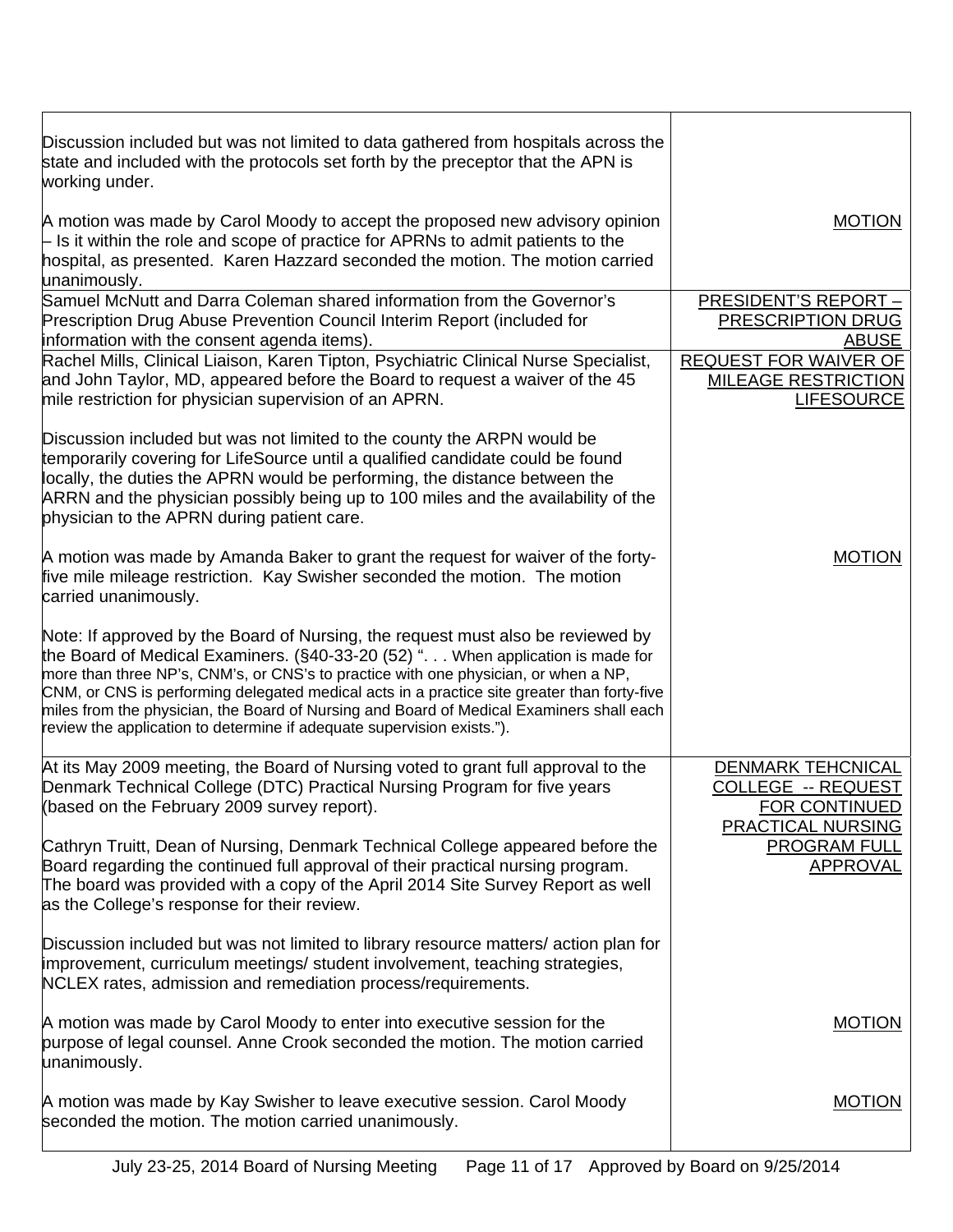| A motion was made by Amanda Baker to grant continued full approval for five          | <b>MOTION</b>                 |
|--------------------------------------------------------------------------------------|-------------------------------|
| years conditioned upon verification of the correction of the deficiency to include a |                               |
| copy of the library's catalog of materials for the nursing department, a copy of all |                               |
| purchase orders issued for materials to be designated for inclusion in the library's |                               |
| hursing department and purchase orders must be for the latest editions. All          |                               |
|                                                                                      |                               |
| material must be submitted prior to the Board of Nursing November, 2014              |                               |
| meeting. Karen Hazzard seconded the motion. The motion carried unanimously.          |                               |
| The Board discussed the June 6, 2014 Joint Committee Meeting held with               | ADMINISTRATOR'S               |
| representatives from the Board of Medical Examiners and the Board of Nursing         | <b>REPORT - JOINT MEETING</b> |
| regarding Cosmetic Procedures.                                                       | <b>COSMETIC PROCEDURES</b>    |
|                                                                                      |                               |
| Discussion included but was not limited to the formation of a subcommittee to        |                               |
| define types of procedures/ medications, to review FDA guidelines, to discuss        |                               |
| initial/ continuing training/ competency requirements, supervision requirements,     |                               |
| safety concerns, pre-reassessment needs, recommended facility policies/              |                               |
| procedures, identifying roles for performing procedures and potential adverse        |                               |
| putcomes/ preparations. The committee will also review present AOs/ position         |                               |
| statements and make recommendations for revision/ update.                            |                               |
| The Board discussed the June 27, 2014 Healthcare Collaborative Committee held        | <b>ADMINISTRATOR'S</b>        |
| with representatives from the Board of Nursing, Board of Medical Examiners and       | <b>REPORT</b>                 |
|                                                                                      |                               |
| Board of Pharmacy.                                                                   | <b>HEALTHCARE</b>             |
|                                                                                      | <b>COLLABORATIVE</b>          |
| Discussion included but was not limited the Governor's Prescription Drug Abuse       | <b>COMMITTEE</b>              |
| Prevention Council and dispensing was deferred until the next meeting. The next      |                               |
| meeting will be held August 22 at 10:00 am.                                          |                               |
| A legislative update was provided regarding the status of the Board of Nursing       | ADMINISTRATOR'S               |
| Regulations. The Nurse Licensure Compact Regulations were effective as of            | <b>REPORT - REGULATIONS</b>   |
| March 28, 2014 and the Code of Ethics was effective as of June 27, 2014.             | - NURSE LICENSURE             |
|                                                                                      | COMPACT AND CODE OF           |
|                                                                                      | <b>ETHICS</b>                 |
| The 2015 Board of Nursing meeting calendar was presented to the Board for            | <b>ADMINISTRATOR'S</b>        |
| review. The calendar was accepted as presented.                                      | REPORT - 2015 BOARD OF        |
|                                                                                      | <b>NURSING MEETING</b>        |
|                                                                                      | <b>CALENDAR</b>               |
| Samuel McNutt and Nancy Murphy will be attending the National Council of State       | NATIONAL COUNCIL OF           |
| Board of Nursing Delegate Assembly in Chicago next month.                            | <b>STATE BOARD OF</b>         |
|                                                                                      | NURSING CONVENTION            |
| A motion was made by Carol Moody to give Samuel McNutt and Nancy Murphy              | <b>MOTION</b>                 |
| full support and approval to represent South Carolina at the National Council of     |                               |
| State Board of Nursing Delegate Assembly in Chicago, August, 2014.                   |                               |
| A creditor's bankruptcy notice claim was received in the amount of \$20.00.          | <b>BANKRUPTCY NOTICE</b>      |
|                                                                                      |                               |
| A motion was made by Anne Crook to forego the claims process and allow the           | <b>MOTION</b>                 |
|                                                                                      |                               |
| \$20 to be forgiven. Kay Swisher seconded that motion. The motion carried            |                               |
| unanimously.                                                                         |                               |
| The use of the secure portal was revisited for secure access to Board meeting        | <b>SECURE WEBSITE</b>         |
| materials starting with the September Board meeting.                                 | <u>PORTAL</u>                 |
|                                                                                      |                               |
| Instructional handouts were provided to the Board members. Materials will            |                               |
| continue to be loaded on the laptops for use during the meeting.                     |                               |
|                                                                                      |                               |
| Respondents appeared before the Board to request modifications to their Consent      | <b>HEARINGS/APPEARANCES</b>   |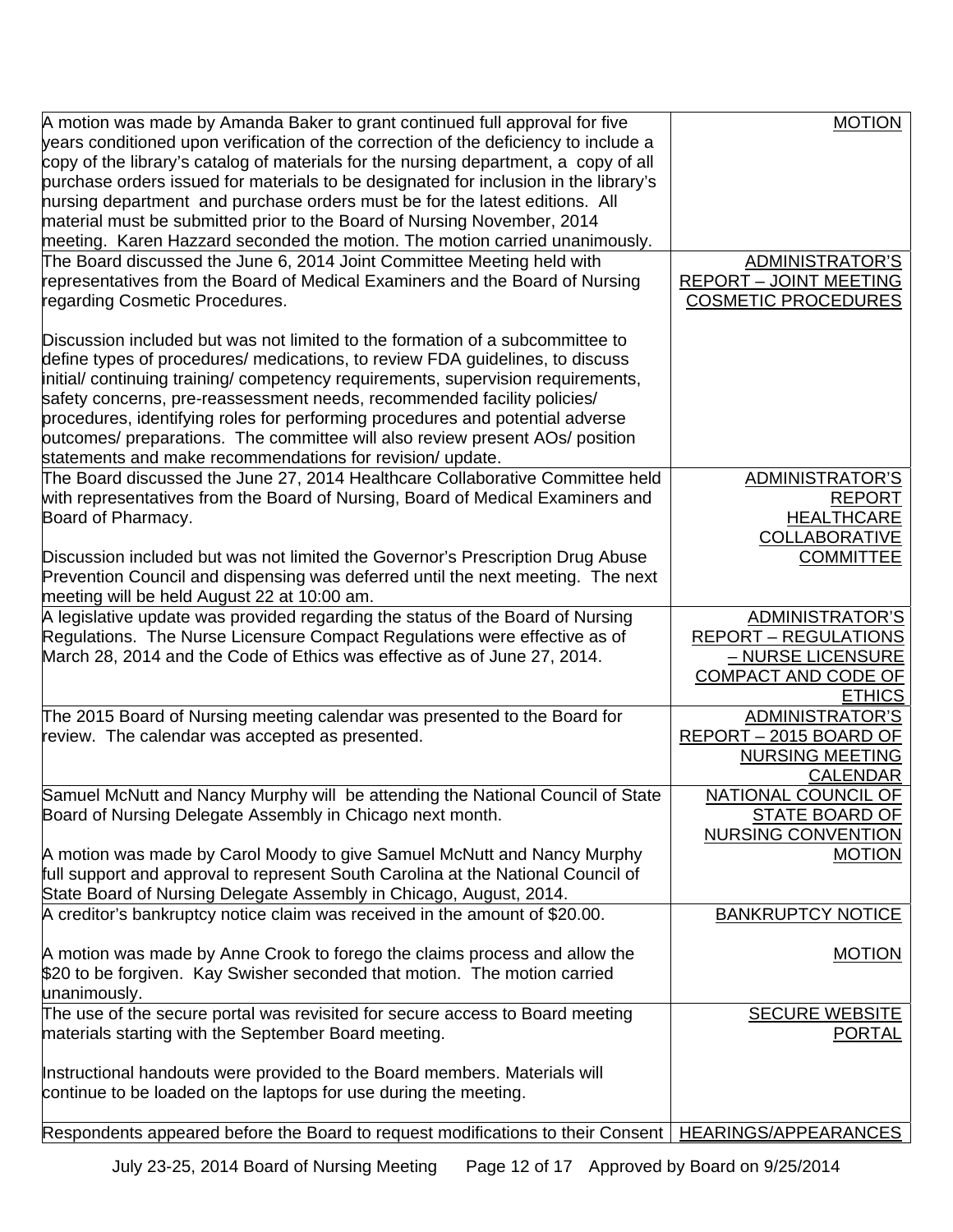| Agreements or Board orders. The Board also reviewed Memoranda of Agreement<br>(MOA) stipulating to violations of the Nurse Practice Act to determine disciplinary<br>actions.                                                                                                                                                                                       |               |
|---------------------------------------------------------------------------------------------------------------------------------------------------------------------------------------------------------------------------------------------------------------------------------------------------------------------------------------------------------------------|---------------|
| In Case # 2014-252, respondent requested to modify an existing final<br>order/consent agreement. Respondent was aware of his/her right to legal counsel<br>and waived that right. Respondent appeared but was not represented by legal<br>counsel.                                                                                                                  |               |
| In Case # 2014-252, a motion was made by Anne Crook to grant a modification<br>that since it has been over five years and respondent continues in the RPP, that<br>the submission of quarterly reports be removed. Carol Moody seconded the<br>motion. The motion carried unanimously.                                                                              | <b>MOTION</b> |
| In Case # 2014-303, Respondent requested to modify an existing final<br>order/consent agreement. Respondent was represented Jessica Lerer, Esq.                                                                                                                                                                                                                     |               |
| A motion was made by Carol Moody to go into executive session for the purpose<br>of receiving legal counsel. Kay Swisher seconded the motion. The motion carried<br>unanimously.                                                                                                                                                                                    | <b>MOTION</b> |
| A motion was made by Amanda Baker to leave executive session. Carol Moody<br>seconded the motion. The motion carried unanimously. No official actions were<br>taken during executive session.                                                                                                                                                                       | <b>MOTION</b> |
| In Case # 2014-303, a motion was made by Amanda Baker to grant a<br>modification to lift the narcotics restriction and supervision requirements set forth<br>in paragraph three of the Final Order issued May 20, 2014. All other requirements<br>remain in effect with the original deadlines. Kay Swisher seconded the motion.<br>The motion carried unanimously. | <b>MOTION</b> |
| In Case # 2014-296, Respondent requested to modify an existing final<br>order/consent agreement. Respondent was aware of his/her right to legal counsel<br>and waived that right. Respondent appeared but was not represented by legal<br>counsel.                                                                                                                  |               |
| A motion was made by Kay Swisher to go into executive session for the purpose<br>of receiving legal counsel. Karen Hazzard seconded the motion. The motion<br>carried unanimously.                                                                                                                                                                                  | <b>MOTION</b> |
| A motion was made by Kay Swisher to leave executive session. Carol Moody<br>seconded the motion. The motion carried unanimously. No official actions were<br>taken during executive session.                                                                                                                                                                        | <b>MOTION</b> |
| In Case # 2014-296, a motion was made by Amanda Baker to grant a modification<br>by deeming the terms of the Consent Agreement as complete, and the Consent<br>Agreement is terminated. Carol Moody seconded the motion. The motion carried<br>unanimously.                                                                                                         | <b>MOTION</b> |
| In Case # 2014-300, Respondent requested to modify an existing final<br>order/consent agreement. Respondent was aware of his/her right to legal counsel<br>and waived that right. Respondent appeared but was not represented by legal                                                                                                                              |               |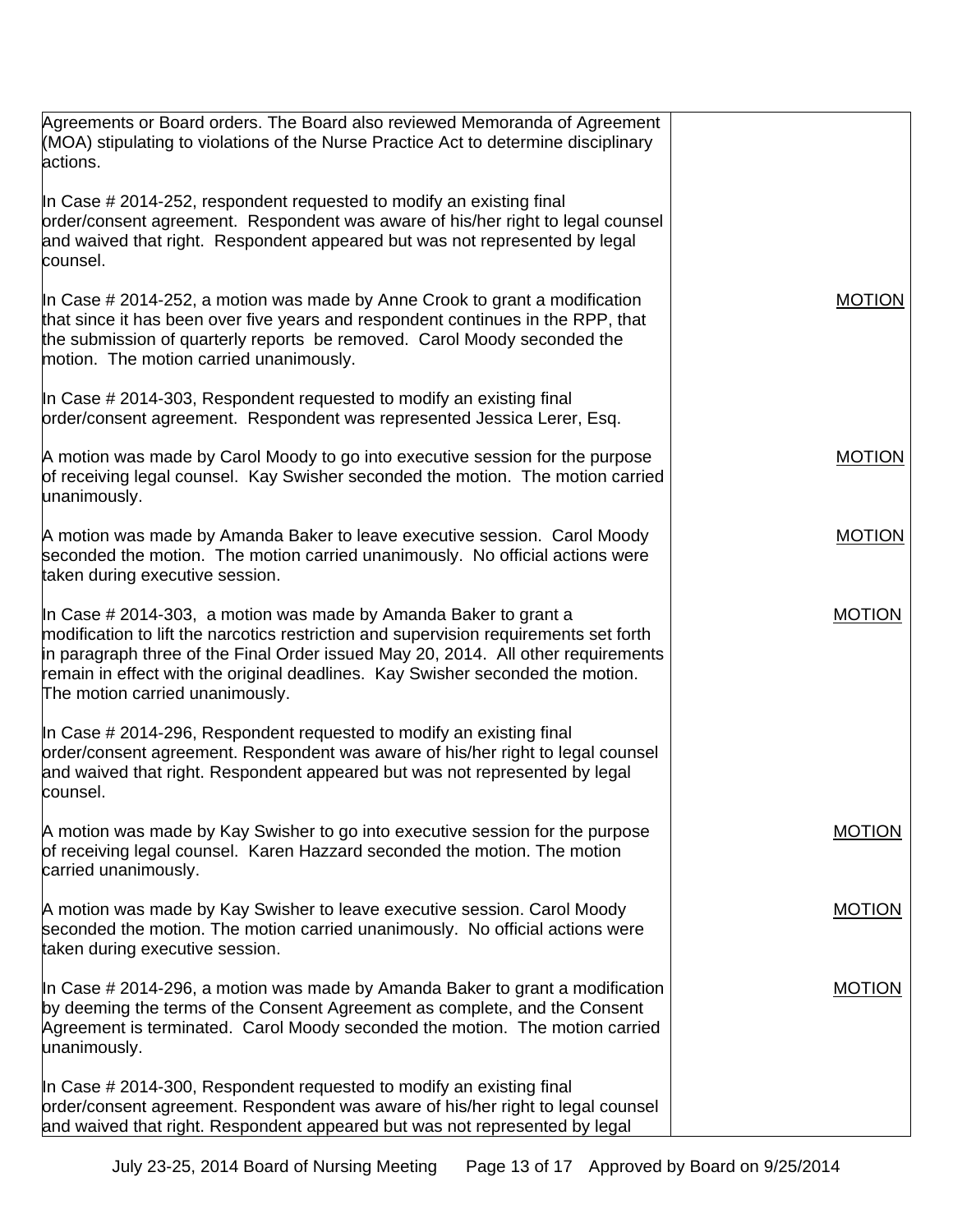| counsel.                                                                                                                                                                                                                                                                                                                                                                      |               |
|-------------------------------------------------------------------------------------------------------------------------------------------------------------------------------------------------------------------------------------------------------------------------------------------------------------------------------------------------------------------------------|---------------|
| A motion was made by Carol Moody to go into executive session for the purpose<br>of receiving legal counsel. Karen Hazzard seconded the motion. The motion<br>carried unanimously.                                                                                                                                                                                            | <b>MOTION</b> |
| A motion was made by Carol Moody to leave executive session. Kay Swisher<br>seconded the motion. The motion carried unanimously. No official actions were<br>taken during executive session.                                                                                                                                                                                  | <b>MOTION</b> |
| In Case $\#$ 2014-300, a motion was made by Karen Hazzard to accept the request<br>to modify the Consent Agreement with continued monitoring with RPP and<br>completion of a nurse refresher course. Probationary status shall remain in effect<br>until the date that the refresher course is completed. Kay Swisher seconded the<br>motion. The motion carried unanimously. | <b>MOTION</b> |
| In Case # 2014-299, Respondent requested to modify an existing final<br>order/consent agreement. Respondent was aware of his/her right to legal counsel<br>and waived that right. Respondent appeared but was not represented by legal<br>counsel.                                                                                                                            |               |
| A motion was made by Kay Swisher to go into executive session for the purpose<br>of receiving legal counsel. Karen Hazzard seconded the motion. The motion<br>carried unanimously.                                                                                                                                                                                            | <b>MOTION</b> |
| A motion was made by Kay Swisher to leave executive session. Karen Hazzard<br>seconded the motion. The motion carried unanimously. No official actions were<br>taken during executive session.                                                                                                                                                                                | <b>MOTION</b> |
| In Case # 2014-299, a motion was made by Amanda Baker to grant a modification<br>of expungement. Carol Moody seconded the motion. The motion carried<br>unanimously.                                                                                                                                                                                                          | <b>MOTION</b> |
| In Case # 2014-302, Respondent requested to modify an existing final<br>order/consent agreement. Respondent was aware of his/her right to legal counsel<br>and waived that right. Respondent appeared but was not represented by legal<br>counsel.                                                                                                                            |               |
| A motion was made by Carol Moody to go into executive session for the purpose<br>of receiving legal counsel. Kay Swisher seconded the motion. The motion carried<br>unanimously.                                                                                                                                                                                              | <b>MOTION</b> |
| A motion was made by Karen Hazzard to leave executive session. Kay Swisher<br>seconded the motion. The motion carried unanimously. No official actions were<br>taken during executive session.                                                                                                                                                                                | <b>MOTION</b> |
| In Case # 2014-302, a motion was made by Carol Moody to grant a modification<br>with the stipulation that respondent continues to be monitored by RPP. Kay<br>Swisher seconded the motion. The motion carried unanimously.                                                                                                                                                    | <b>MOTION</b> |
| In Case # 2014-301, Respondent requested to modify an existing final<br>order/consent agreement. Respondent was aware of his/her right to legal counsel                                                                                                                                                                                                                       |               |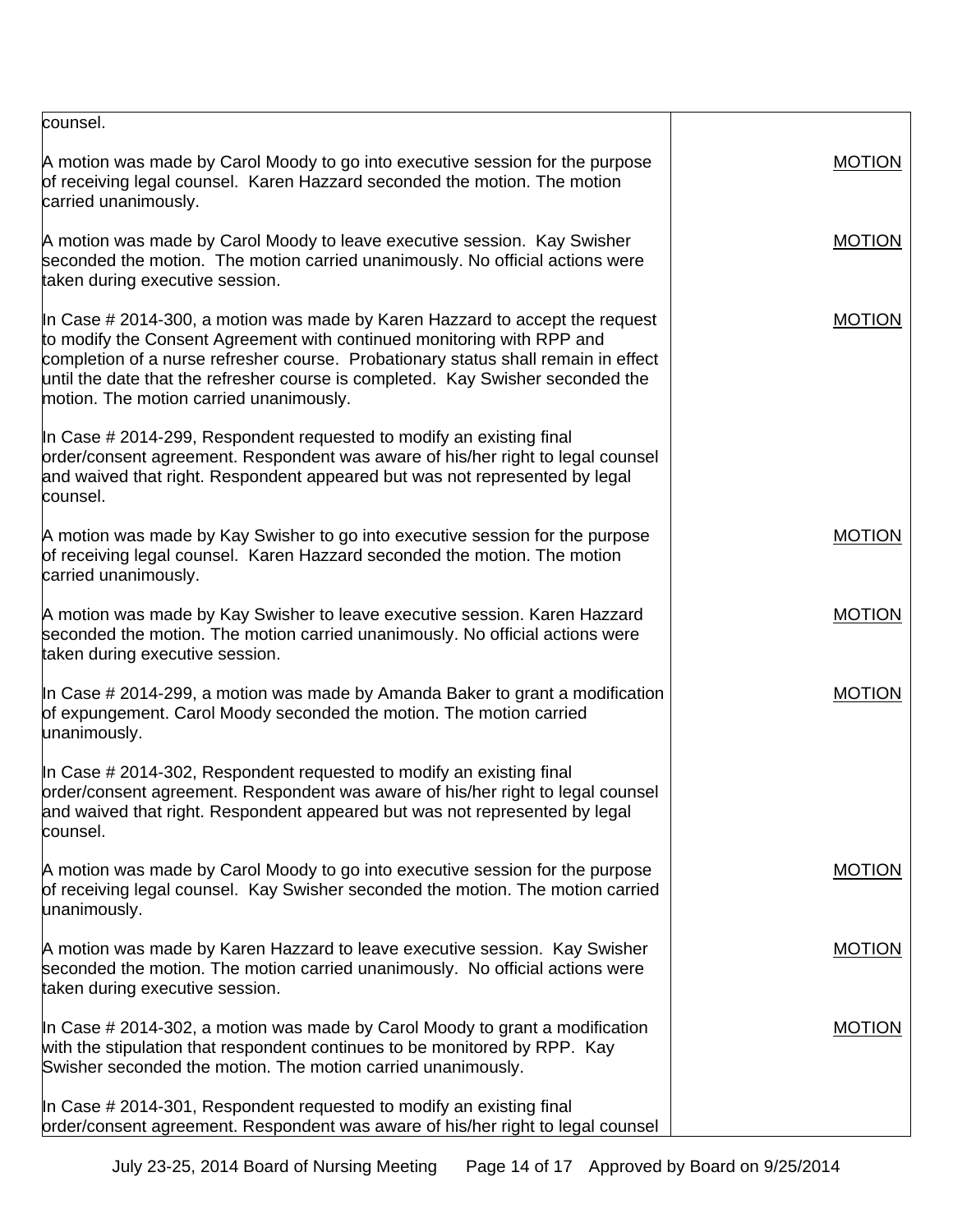| and waived that right. Respondent appeared but was not represented by legal<br>counsel.                                                                                                                                                                                                                                                                                 |               |
|-------------------------------------------------------------------------------------------------------------------------------------------------------------------------------------------------------------------------------------------------------------------------------------------------------------------------------------------------------------------------|---------------|
| A motion was made by Carol Moody to go into executive session for the purpose<br>of receiving legal counsel. Anne Crook seconded the motion. The motion carried<br>unanimously.                                                                                                                                                                                         | <b>MOTION</b> |
| A motion was made by Karen Hazzard to leave executive session. Carol Moody<br>seconded the motion. The motion carried unanimously. No official actions were<br>taken during executive session.                                                                                                                                                                          | <b>MOTION</b> |
| In Case # 2014-301, a motion was made by Carol Moody to grant the request for<br>a modification to lift the narcotic restriction stipulating continued compliance with<br>the RPP contract. Karen Hazzard seconded the motion. The motion carried<br>unanimously.                                                                                                       | <b>MOTION</b> |
| In Case # 2014-297, Respondent requested to modify an existing final<br>prder/consent agreement. Respondent was aware of her right to legal counsel and<br>waived that right. Respondent appeared but was not represented by legal<br>counsel.                                                                                                                          |               |
| A motion was made by Carol Moody to go into executive session for the purpose<br>of receiving legal counsel. Kay Swisher seconded the motion. The motion carried<br>unanimously.                                                                                                                                                                                        | <b>MOTION</b> |
| A motion was made by Dr. Mallory to leave executive session. Karen Hazzard<br>seconded the motion. The motion carried unanimously. No official actions were<br>taken during executive session.                                                                                                                                                                          | <b>MOTION</b> |
| In Case $\#$ 2014-297, a motion was made by Karen Hazzard to accept the request<br>of modification and grant the conditions of release from all requirements of the<br>Consent Agreement that were executed on December 14 <sup>th</sup> , 2011, which included<br>the mandatory enrollment in RPP. Kay Swisher seconded the motion. The motion<br>carried unanimously. | <b>MOTION</b> |
| In Case # 2014-298, Respondent requested to modify an existing final<br>order/consent agreement. Respondent was aware of his/her right to legal counsel<br>and waived that right. Respondent appeared but was not represented by legal<br>counsel.                                                                                                                      |               |
| In Case # 2014-298, a motion was made by Anne Crook to grant a modification to<br>release respondent from RPP. Kay Swisher seconded the motion. The motion<br>carried unanimously.                                                                                                                                                                                      | <b>MOTION</b> |
| In Case # 2012-536, Respondent signed a Memorandum of Agreement (MOA)<br>and waived the right to a panel hearing. Respondent was aware of her right to<br>legal counsel. Respondent was represented by J. J. Adrighetti, Esq.                                                                                                                                           |               |
| A motion was made by Carol Moody to go into executive session for the purpose<br>of receiving legal counsel. Karen Hazzard seconded the motion. The motion<br>carried unanimously.                                                                                                                                                                                      | <b>MOTION</b> |
|                                                                                                                                                                                                                                                                                                                                                                         |               |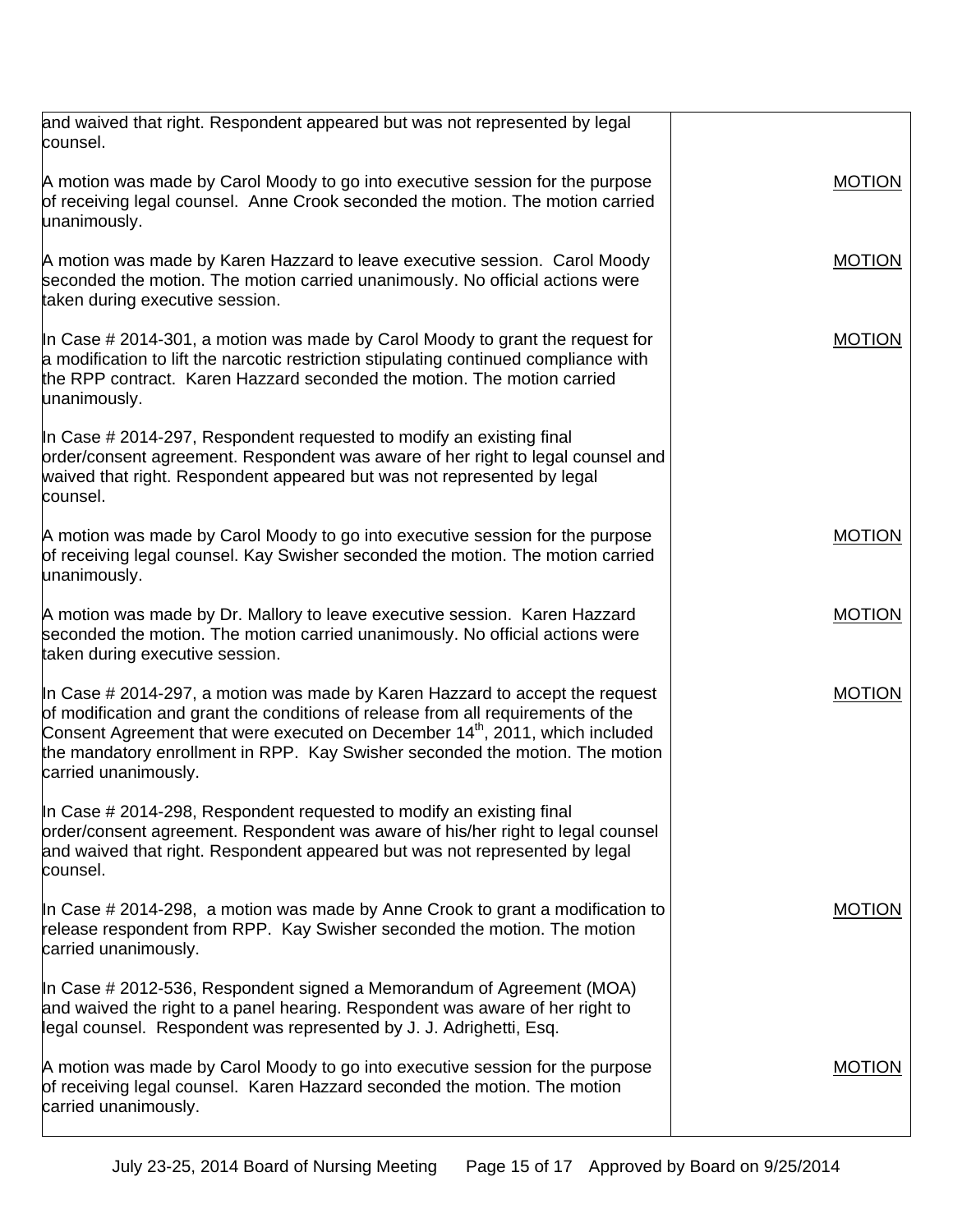| A motion was made by Carol Moody to leave executive session. Amanda Baker<br>seconded the motion. The motion carried unanimously. No official actions were<br>taken during executive session.                                                                                                                                                                                                                                                                                                                                                                                                                                                                                                | <b>MOTION</b>                           |
|----------------------------------------------------------------------------------------------------------------------------------------------------------------------------------------------------------------------------------------------------------------------------------------------------------------------------------------------------------------------------------------------------------------------------------------------------------------------------------------------------------------------------------------------------------------------------------------------------------------------------------------------------------------------------------------------|-----------------------------------------|
| In Case $\#$ 2012-536, a motion was made by James Mallory to accept the<br>Memorandum of Agreement with the following sanctions: a private reprimand,<br>continued compliance with RPP; \$500 civil penalty payable within six months.<br>Karen Hazzard seconded the motion. The motion carried unanimously.                                                                                                                                                                                                                                                                                                                                                                                 | <b>MOTION</b>                           |
| A motion was made by James Mallory to adjourn the meeting on July 24, 2014 at<br>4:01 p.m. Amanda Baker seconded the motion. The motion carried unanimously.                                                                                                                                                                                                                                                                                                                                                                                                                                                                                                                                 | <b>MOTION FOR</b><br><b>ADJOURNMENT</b> |
| Friday, July 25, 2014                                                                                                                                                                                                                                                                                                                                                                                                                                                                                                                                                                                                                                                                        |                                         |
| The Board reviewed disciplinary reinstatement and "yes" response(s) for<br>reinstatement, endorsement and examination application matters.                                                                                                                                                                                                                                                                                                                                                                                                                                                                                                                                                   | <b>HEARINGS/APPLICATIONS</b>            |
| An applicant for licensure as a registered nurse by reinstatement appeared before<br>the Board. Respondent was aware of his/her right to legal counsel and waived<br>that right. Respondent appeared but was not represented by legal counsel.                                                                                                                                                                                                                                                                                                                                                                                                                                               |                                         |
| A motion was made by Amanda Baker to go into executive session for the<br>purpose of receiving legal counsel. Karen Hazzard seconded the motion. The<br>motion carried unanimously.                                                                                                                                                                                                                                                                                                                                                                                                                                                                                                          | <b>MOTION</b>                           |
| A motion was made by Carol Moody to leave executive session. Kay Swisher<br>seconded the motion. The motion carried unanimously. No official actions were<br>taken during executive session.                                                                                                                                                                                                                                                                                                                                                                                                                                                                                                 | <b>MOTION</b>                           |
| A motion was made by Amanda Baker to grant the request to reinstate the license<br>as a single-state license with the following sanctions: a public reprimand, and<br>present to RPP or its counterpart in Florida for evaluation. If services are<br>recommended based on the evaluation, respondent must comply with the<br>recommendations. If a diagnosis of narcotic dependence is received, the<br>standard narcotics restriction shall apply. One year suspension with stay; one<br>year probation; a \$1,000 civil penalty, payable in one year; and Critical Thinking,<br>Ethics, and the Legal Aspects courses to be completed within one year. The<br>motion carried unanimously. | <b>MOTION</b>                           |
| An applicant for licensure as a registered nurse by reinstatement appeared before<br>the Board. Respondent was aware of his/her right to legal counsel and waived<br>that right. Respondent appeared but was not represented by legal counsel.                                                                                                                                                                                                                                                                                                                                                                                                                                               |                                         |
| A motion was made by Kay Swisher to go into executive session for the purpose<br>of receiving legal counsel. Karen Hazzard seconded the motion. The motion<br>carried unanimously.                                                                                                                                                                                                                                                                                                                                                                                                                                                                                                           | <b>MOTION</b>                           |
| A motion was made by Carol Moody to leave executive session. Karen Hazzard<br>seconded the motion. The motion carried unanimously. No official actions were<br>taken during executive session.                                                                                                                                                                                                                                                                                                                                                                                                                                                                                               | <b>MOTION</b>                           |
| A motion was made by Amanda Baker to grant the request for licensure                                                                                                                                                                                                                                                                                                                                                                                                                                                                                                                                                                                                                         | <b>MOTION</b>                           |